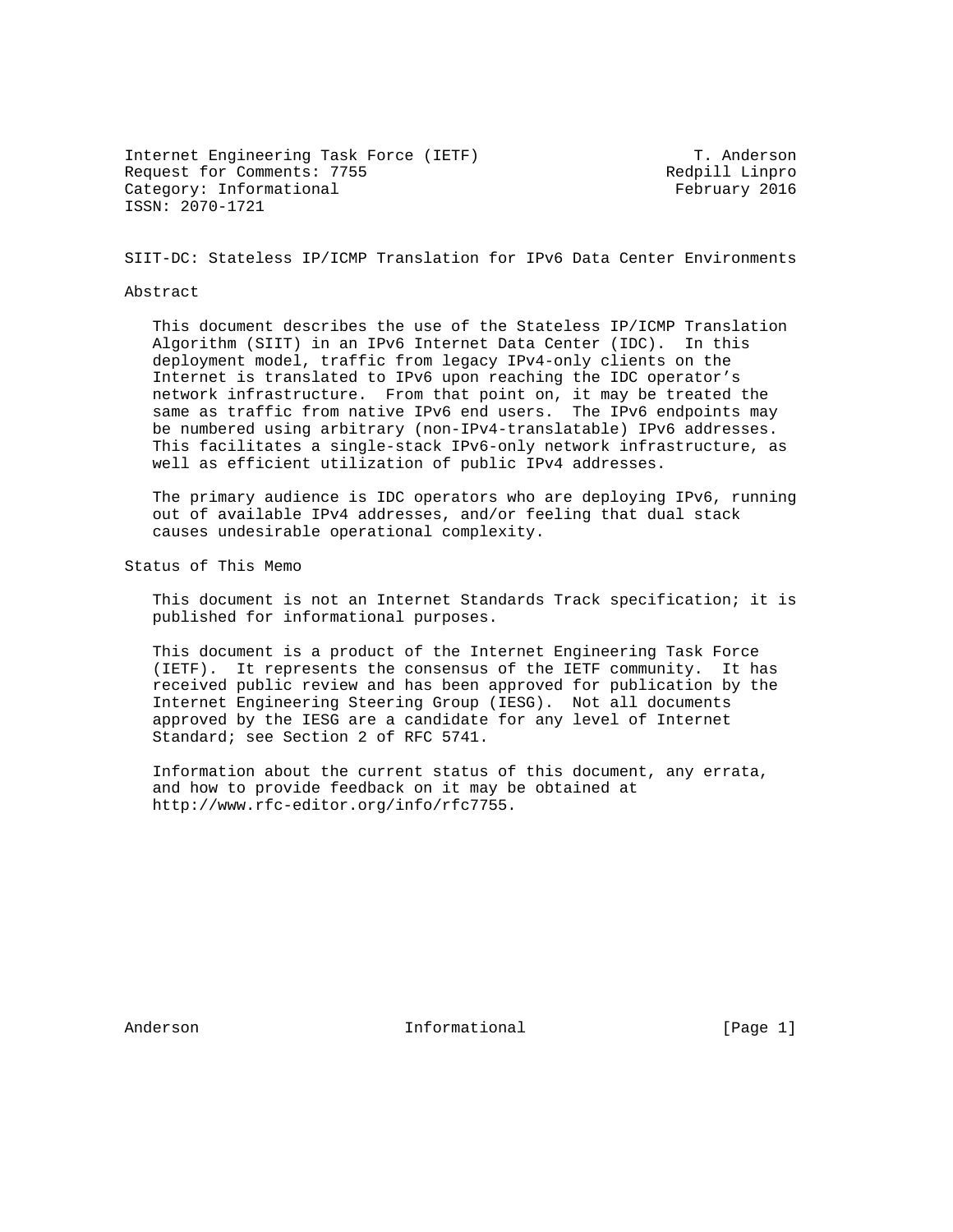# Copyright Notice

 Copyright (c) 2016 IETF Trust and the persons identified as the document authors. All rights reserved.

 This document is subject to BCP 78 and the IETF Trust's Legal Provisions Relating to IETF Documents

 (http://trustee.ietf.org/license-info) in effect on the date of publication of this document. Please review these documents carefully, as they describe your rights and restrictions with respect to this document. Code Components extracted from this document must include Simplified BSD License text as described in Section 4.e of the Trust Legal Provisions and are provided without warranty as described in the Simplified BSD License.

Table of Contents

| $1$ .          | Introduction $\ldots \ldots \ldots \ldots \ldots \ldots \ldots \ldots$<br>3 |
|----------------|-----------------------------------------------------------------------------|
| 1.1.           | $\overline{3}$<br>Single-Stack IPv6 Operation                               |
| 1.2.           | $\overline{4}$                                                              |
| 1.3.           | $\overline{4}$<br>IPv4 Address Conservation                                 |
| 1.4.           | 5<br>Clients' IPv4 Source Addresses Visible to Applications .               |
| 1.5.           | 5<br>Compatible with Standard IPv4 and IPv6 Stacks                          |
|                | 6                                                                           |
|                | 8                                                                           |
| 3.1.           | 9                                                                           |
|                | 4. Deployment Considerations and Guidelines<br>10                           |
| 4.1.           | Application/Device Support for IPv6<br>10                                   |
| 4.2.           | 10<br>Application Support for NAT                                           |
| 4.3.           | Application Communication Pattern<br>10                                     |
| 4.4.           | Choice of Translation Prefix<br>11                                          |
| 4.5.           | 12<br>Routing Considerations                                                |
| 4.6.           | Location of the SIIT-DC Border Relays<br>12                                 |
| 4.7.           | 13<br>Migration from Dual Stack                                             |
|                | 4.8. Translation of ICMPv6 Errors to IPv4<br>13                             |
|                | 13                                                                          |
|                | 4.9.1. IPv4/IPv6 Header Size Difference<br>14                               |
|                | 14<br>4.9.2. IPv6 Atomic Fragments                                          |
|                | 4.9.3. Minimum Path MTU Difference between IPv4 and IPv6<br>15              |
|                | 16<br>4.10. IPv4-Translatable IPv6 Service Addresses                        |
| 5 <sub>1</sub> | 17                                                                          |
|                | 5.1. Mistaking the Translation Prefix for a Trusted Network .<br>17         |
| რ. —           | 17                                                                          |
|                | 17<br>6.1. Normative References                                             |
|                | 18<br>6.2. Informative References                                           |
|                | 21<br>Appendix A. Complete SIIT-DC IDC Topology Example                     |
|                | 24                                                                          |
|                | Author's Address<br>24                                                      |
|                |                                                                             |

Anderson **Informational Informational** [Page 2]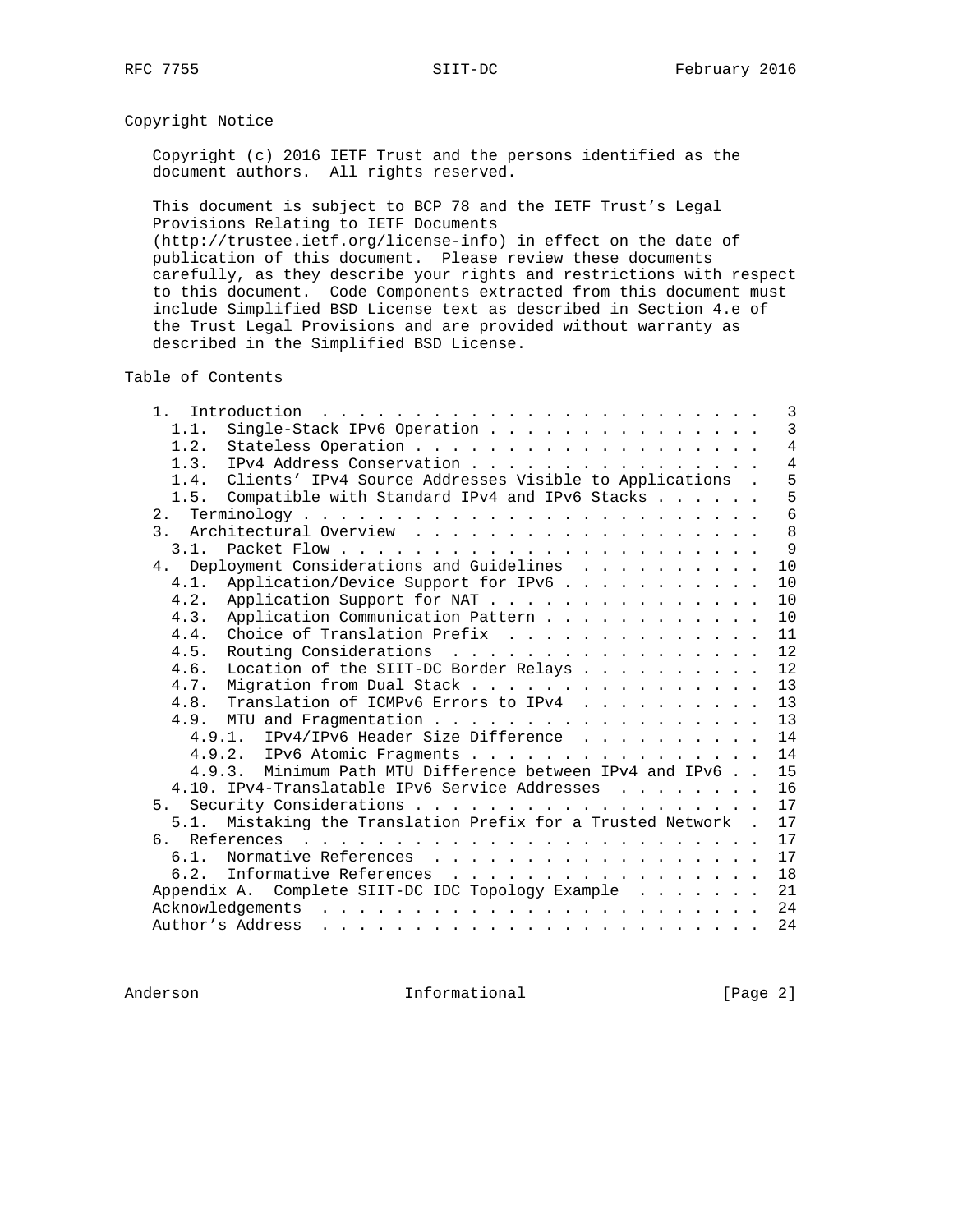## 1. Introduction

 Historically, dual stack [RFC4213] [RFC6883] has been the recommended way to transition from a legacy IPv4-only environment to one capable of serving IPv6 users. However, for IDC operators, dual-stack operation has a number of disadvantages compared to single-stack operation. In particular, running two protocols rather than one results in increased complexity and operational overhead with little return on investment for as long as large parts of the public Internet remains predominantly IPv4 only. Furthermore, the dual stack approach does not in any way help with the depletion of the IPv4 address space, which at the time of writing is a pressing concern in most parts of the world.

 Therefore, some IDC operators may instead prefer an approach in which they only need to operate one protocol in the data center as they prepare for the future. Stateless IP/ICMP Translation for IPv6 Data Center Environments (SIIT-DC) is one such approach. Its design goals include:

- o Promote the deployment of native IPv6 services (cf. [RFC6540]).
- o Provide IPv4 service availability for legacy users with no loss of performance or functionality.
- o Ensure that the legacy users' IPv4 addresses remain visible to the nodes and applications located in the IPv6 network.
- o Conserve and maximize the utilization of the operator's public IPv4 addresses.
- o Avoid introducing more complexity than absolutely necessary, especially on the nodes and applications.
- o Easy to scale and deploy in a fault-tolerant manner.

The following subsections elaborate on how SIIT-DC meets these goals.

## 1.1. Single-Stack IPv6 Operation

 SIIT-DC allows IDC operators to build their infrastructure and applications on an IPv6-only foundation. IPv4 end-user connectivity becomes a service provided by the network, which systems administration and application development staff do not need to concern themselves with. This promotes universal IPv6 deployment for the IDC operator's services and applications.

Anderson **Informational Informational** [Page 3]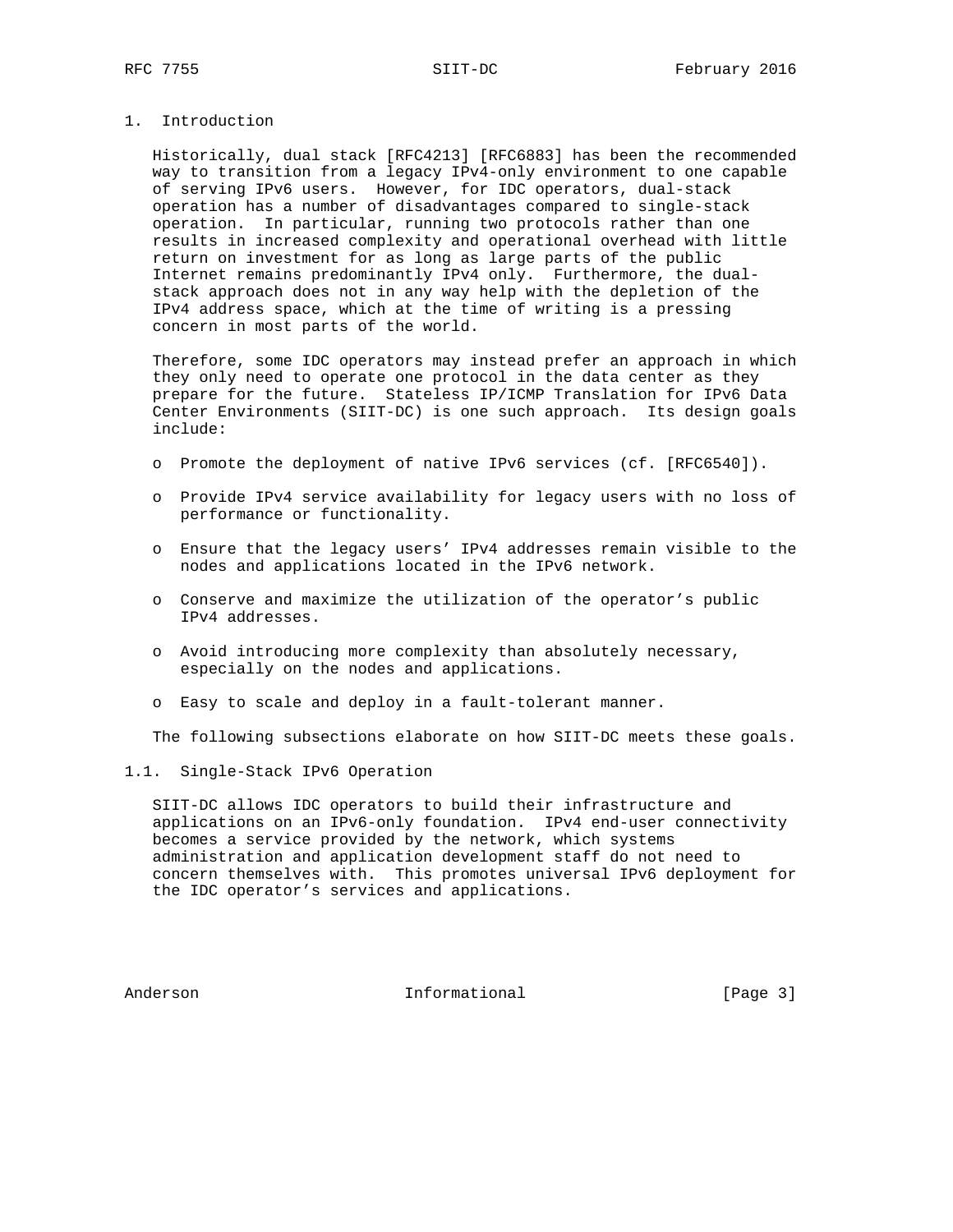SIIT-DC requires no special support or change from the underlying IPv6 infrastructure; it is compatible with all standard IPv6 networks. Traffic between IPv6-enabled end users and IPv6-enabled services will always be transported native end to end; SIIT-DC does not intercept or handle native IPv6 traffic at all.

 When the day comes to discontinue all support for IPv4, no change needs to be made to the overall architecture -- it's only a matter of shutting off the SIIT-DC Border Relays (BRs). Operators who deploy native IPv6 along with SIIT-DC will thus avoid requiring any future migration or deployment projects relating to IPv6 deployment and/or IPv4 sunsetting.

#### 1.2. Stateless Operation

 Unlike other solutions that provide either dual-stack availability to single-stack services (e.g., Stateful Network Address and Protocol Translation from IPv6 Clients to IPv4 Servers (NAT64) [RFC6146] and Layer 4/7 proxies) or conservation of IPv4 addresses (e.g., IPv4 address translation (NAPT44) [RFC3022]), SIIT-DC does not maintain any state associated with individual connections or flows. In this sense, it operates exactly like a regular IP router and has similar scaling properties -- the limiting factors are packets per second and bandwidth. The number of concurrent flows and flow initiation rates are irrelevant for performance.

 This not only allows individual BRs to easily attain "line-rate" performance, but it also allows for per-packet load balancing between multiple BRs using Equal-Cost Multipath Routing [RFC2991]. Asymmetric routing is also acceptable, which makes it easy to avoid suboptimal traffic patterns; the prefixes involved may be anycasted from all the BRs in the provider's network, thus ensuring that the most optimal path through the network is used, even where the optimal path in one direction differs from the optimal path in the opposite direction.

 Finally, stateless operation means that high availability is easily achieved. If a BR should fail, its traffic can be rerouted onto another BR using a standard IP routing protocol. This does not impact existing flows any more than what any other IP rerouting event would.

### 1.3. IPv4 Address Conservation

 In most parts of the world, it is difficult or even impossible to obtain generously sized IPv4 delegations from the Internet Numbers Registry System [RFC7020]. The resulting scarcity in turn impacts individual end users and operators, whom might be forced to purchase

Anderson Informational [Page 4]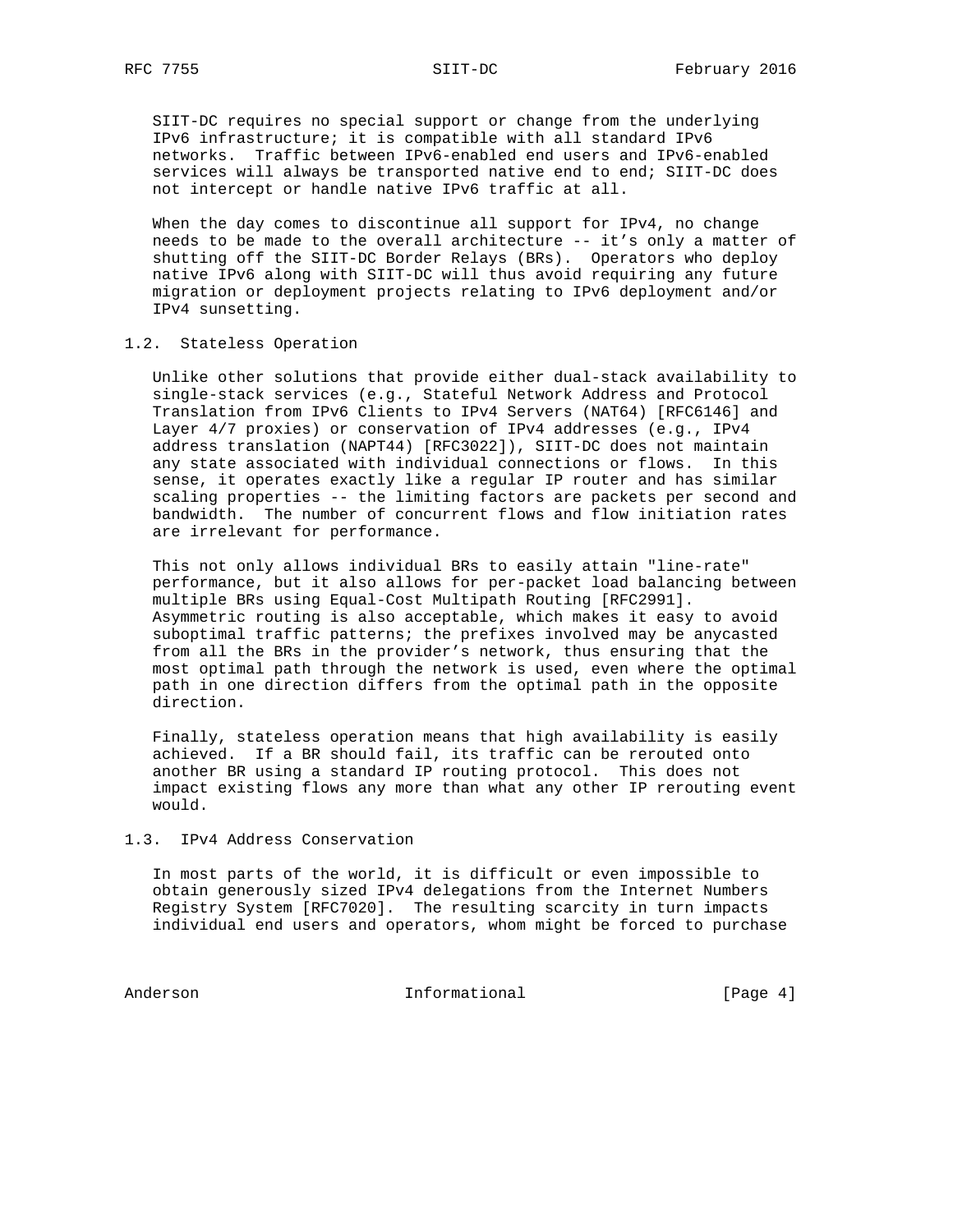IPv4 addresses from other operators in order to cover their needs. This process can be risky to business continuity, in the case where no suitable block for sale can be located, and/or turn out to be prohibitively expensive. In spite of this, an IDC operator will find that providing IPv4 service remains essential, as a large share of the Internet end users still do not have IPv6 connectivity.

 A key goal of SIIT-DC is to help reduce a data center operator's IPv4 address requirement to the absolute minimum by allowing the operator to remove them entirely from nodes and applications that do not need to communicate with endpoints in the IPv4 Internet. One example would be servers that are operating in a supporting/backend role and only communicating with other servers (database servers, file servers, and so on). Another example would be the network infrastructure itself (router-to-router links, loopback addresses, and so on). Furthermore, as LAN prefix sizes must always be rounded up to the nearest power of two (or larger if one reserves space for future growth), even more IPv4 addresses will often end up being wasted without even being used.

With SIIT-DC, the operator can remove these valuable IPv4 addresses from his backend servers and network infrastructure and reassign them to the SIIT-DC service as IPv4 Service Addresses. There exists no requirement that IPv4 Service Addresses are to be assigned in an aggregated manner, so there is nothing lost due to infrastructure overhead; every single IPv4 address assigned to SIIT-DC can be used as an IPv4 Service Address.

1.4. Clients' IPv4 Source Addresses Visible to Applications

 SIIT-DC uses the [RFC6052] algorithm to map the entire end-user's IPv4 source address into a predefined IPv6 translation prefix. This ensures that there is no loss of information; the end-user's IPv4 source address remains available to the application located in the IPv6 network, allowing it to perform tasks like geolocation, logging, abuse handling, and so forth.

1.5. Compatible with Standard IPv4 and IPv6 Stacks

 Except for the introduction of the BRs themselves, no change to the network, nodes, applications, or anything else is required in order to support SIIT-DC. SIIT-DC is practically invisible from the point of view of the IPv4 clients, the IPv6 nodes, the IPv6 data center network, and the IPv4 Internet. SIIT-DC interoperates with all standards-compliant IPv4 or IPv6 stacks.

Anderson **Informational Informational** [Page 5]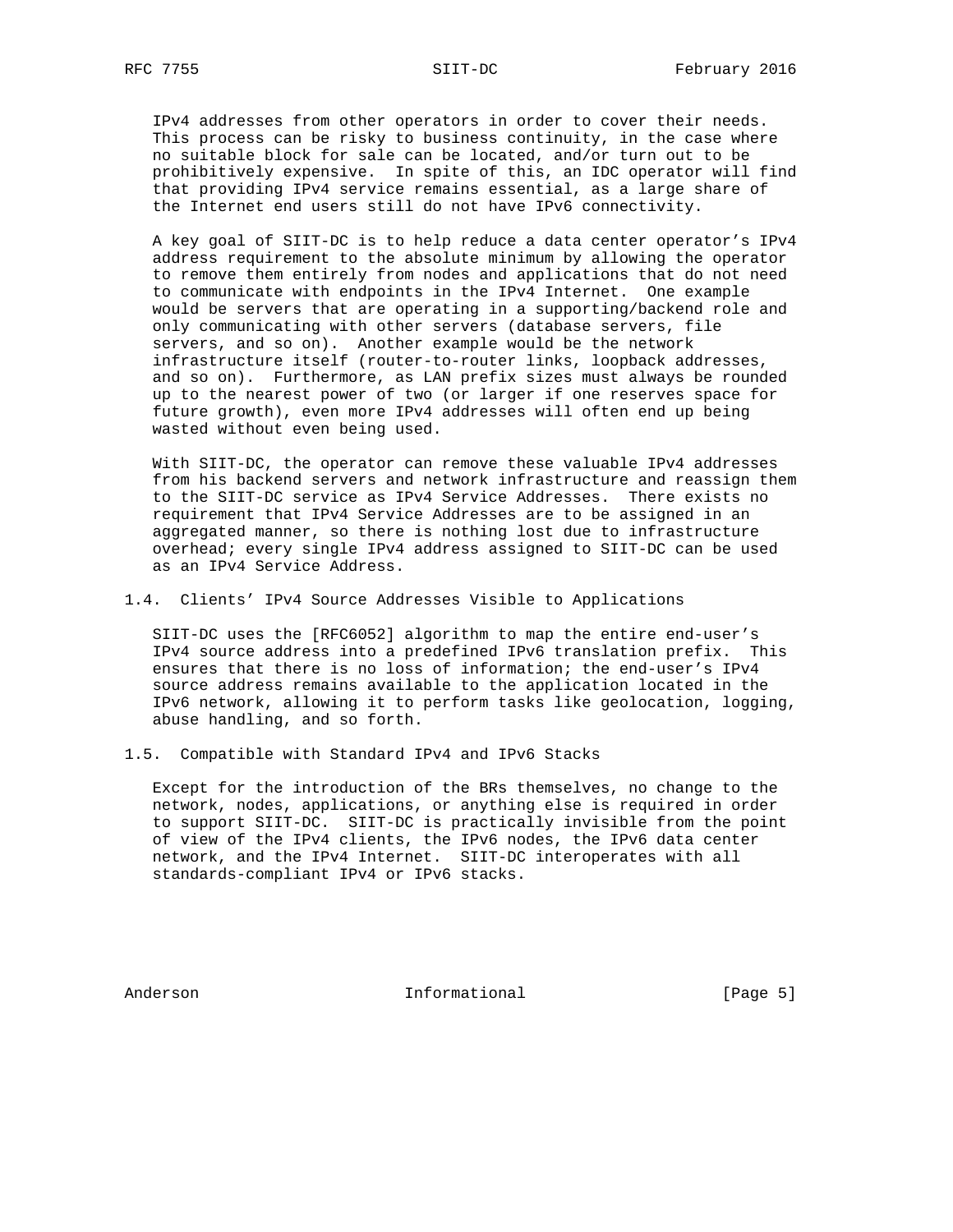## 2. Terminology

This document makes use of the following terms:

SIIT-DC Border Relay (BR):

 A device or a logical function that performs stateless protocol translation between IPv4 and IPv6. It MUST do so in accordance with [RFC6145] and [RFC7757].

SIIT-DC Edge Relay (ER):

 A device or logical function that provides "native" IPv4 connectivity to IPv4-only devices or application software. It is very similar in function to a BR but is typically located close to the IPv4-only component(s) it is supporting rather than on the IDC's outer network border. The ER is an optional component of SIIT-DC. It is discussed in more detail in [RFC7756].

IPv4 Service Address:

 An IPv4 address representing a node or service located in an IPv6 network. It is coupled with an IPv6 Service Address using an Explicit Address Mapping (EAM). Packets sent to this address are translated to IPv6 by the BR, and possibly back to IPv4 by an ER, before reaching the node or service.

IPv4 Service Address Pool:

 One or more IPv4 prefixes routed to the BR's IPv4 interface. IPv4 Service Addresses are allocated from this pool. This does not necessarily have to be a "pool" per se, as it could also be one or more host routes (whose prefix lengths are equal to /32). The purpose of using a pool rather than host routes is to facilitate IPv4 route aggregation and ease provisioning of new IPv4 Service Addresses.

IPv6 Service Address:

 An IPv6 address assigned to an application, node, or service either directly or indirectly (through an ER). It is coupled with an IPv4 Service Address using an EAM. IPv4-only clients communicate with the IPv6 Service Address through SIIT-DC.

Explicit Address Mapping (EAM):

 A bidirectional coupling between an IPv4 Service Address and an IPv6 Service Address configured in a BR or ER. When translating between IPv4 and IPv6, the BR/ER changes the address fields in the translated packet's IP header according to any matching EAM. The EAM algorithm is specified in [RFC7757].

Anderson **Informational Informational** [Page 6]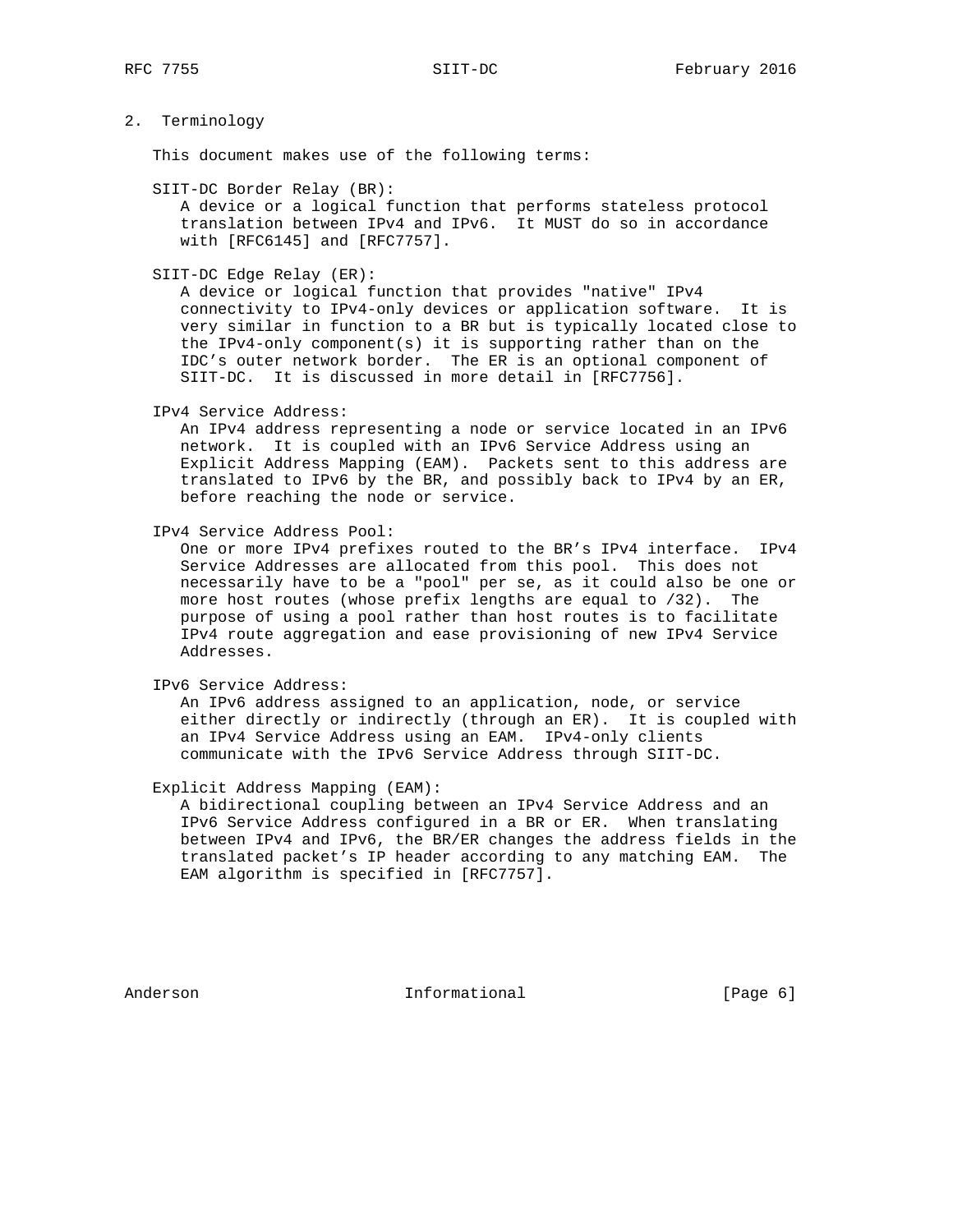Translation Prefix:

 An IPv6 prefix into which the entire IPv4 address space is mapped, according to the algorithm in [RFC6052]. The translation prefix is routed to the BR's IPv6 interface. When translating between IPv4 and IPv6, a BR/ER will insert/remove the translation prefix into/from the address fields in the translated packet's IP header, unless an EAM exists for the IP address that is being translated.

IPv4-Translatable IPv6 Addresses:

As defined in Section 1.3 of [RFC6052].

IDC:

 Short for "Internet Data Center"; a data center whose main purpose is to deliver services to the public Internet. SIIT-DC is primarily targeted at being deployed in an IDC. An IDC is typically operated by an Internet Content Provider or a Managed Services Provider.

#### SIIT:

 The Stateless IP/ICMP Translation Algorithm, as specified in [RFC6145].

XLAT:

 Short for "Translation". Used in figures to indicate where a BR/ ER uses SIIT [RFC6145] to translate IPv4 packets to IPv6 and vice versa.

 The key words "MUST", "MUST NOT", "REQUIRED", "SHALL", "SHALL NOT", "SHOULD", "SHOULD NOT", "RECOMMENDED", "MAY", and "OPTIONAL" in this document are to be interpreted as described in [RFC2119].

Anderson **Informational Informational** [Page 7]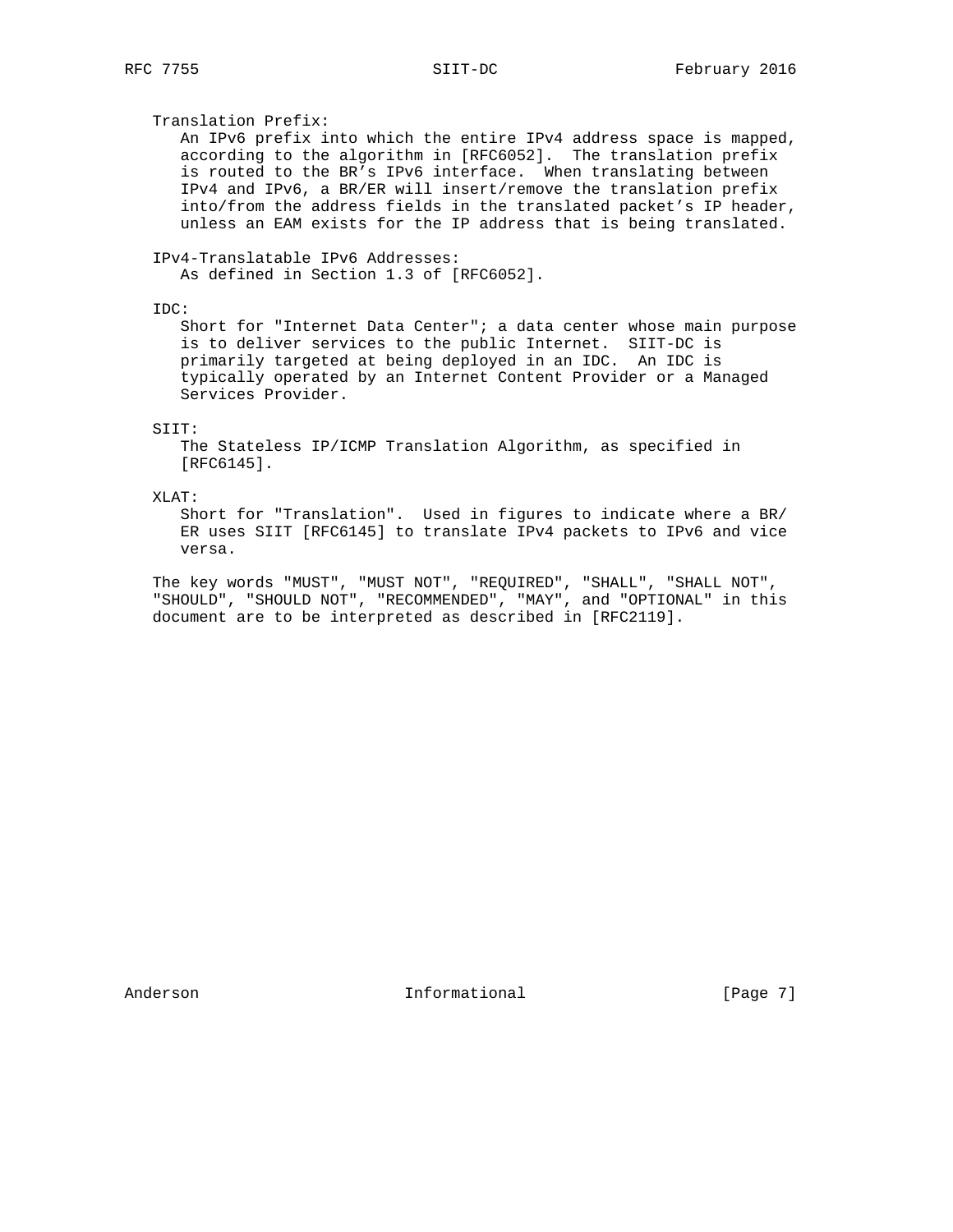## 3. Architectural Overview

This section describes the basic SIIT-DC architecture.

 IPv6-capable user IPv4-only user <2001:db8::ab:cd> <203.0.113.50> | | (the IPv6 Internet) (the IPv4 Internet) | | | +-[BR]---------<192.0.2.0/24>--------------+ | | | | | EAM #1: 192.0.2.1,2001:db8:12:34::1 |  $|$  EAM #2..#n:  $[...]$  | | XLAT Prefix: 2001:db8:46::/96 | | | | | +------------<2001:db8:46::/96>------------+ | | (the IPv6-only data center network) | +--<2001:db8:12:34::1>--[v6-only server]-+ | | | | +-[2001:db8:12:34::1]--[v6-only app]-+ | | | AF\_INET6 socket | | +------------------------------------+ | +----------------------------------------+

Figure 1: SIIT-DC Architecture

 In Figure 1, 192.0.2.0/24 is the IPv4 Service Address Pool. Individual IPv4 Service Addresses are assigned from this prefix, and traffic destined for it is routed to the BR's IPv4-facing network interface. There are no restrictions on how many IPv4 Service Address Pools are used or their prefix length, as long as they are all routed to the BR's IPv4-facing network interface.

 When translating packets between IPv4 and IPv6, the BR uses EAM #1 to replace any occurrence of the IPv4 Service Address (192.0.2.1) with its corresponding IPv6 Service Address (2001:db8:12:34::1). Addresses that do not match any EAM configured in the BR are translated by inserting or removing the translation prefix (2001:db8:46::/96); cf. Section 2.2 of [RFC6052].

 The BR can be deployed as a separate device or as a logical function in another multipurpose device, such as an IP router. Any number of BRs may exist simultaneously in the IDC's network infrastructure, as long as they are all configured with the same translation prefix and an identical EAM Table.

Anderson **Informational Informational** [Page 8]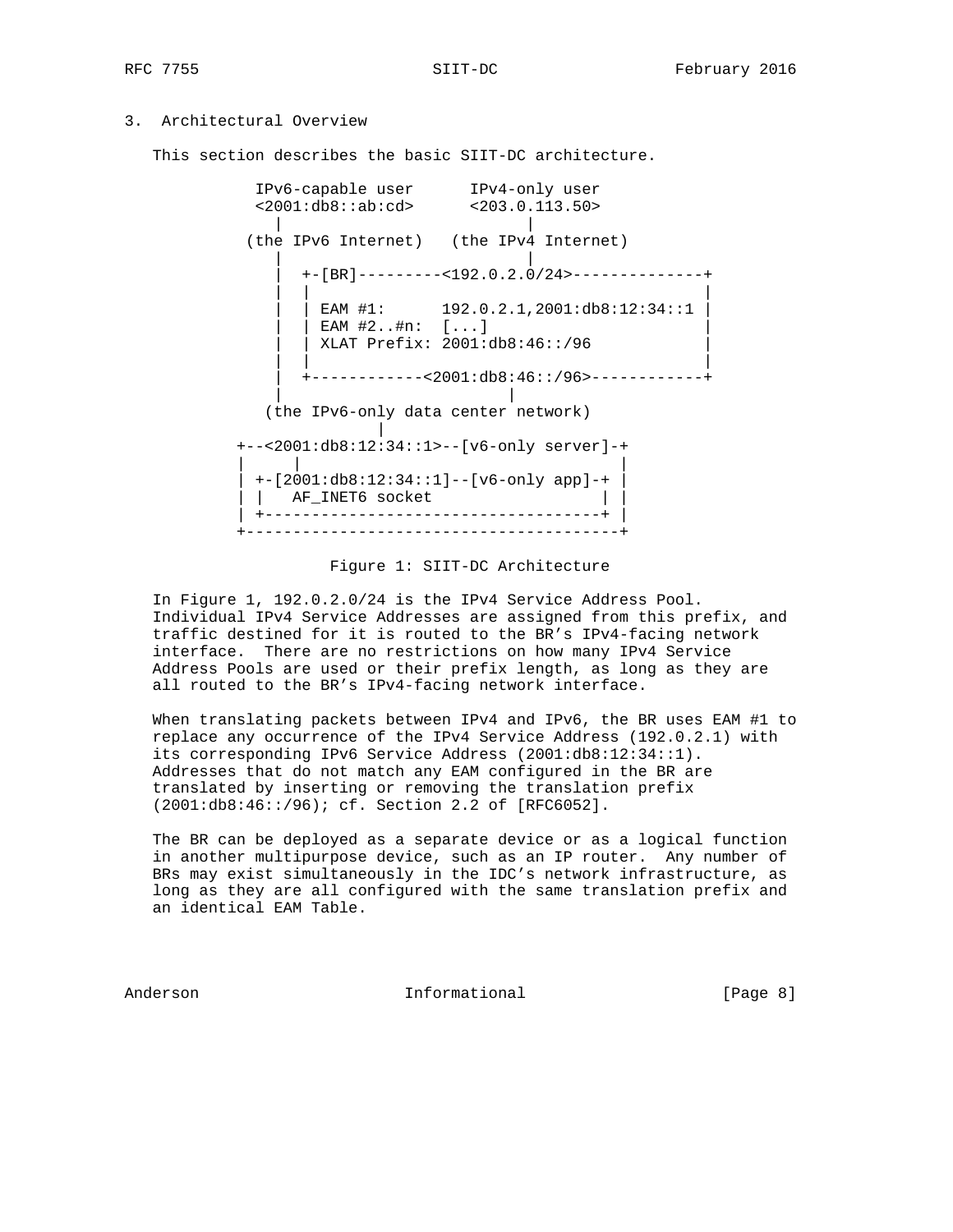The IPv6 Service Address should be registered in DNS using an "IN AAAA" record, while its corresponding IPv4 Service Address should be registered using an "IN A" record. This ensures that IPv6-capable clients access the application/service directly using native IPv6 end to end, while IP4-only clients will access it through SIIT-DC.

### 3.1. Packet Flow

 In this example, the "IPv4-only user" from Figure 1 initiates a connection to the application running on the IPv6-only server. After first having looked up the "IN A" record in DNS, the user starts by transmitting a TCP SYN packet to the IPv4 Service Address. This IPv4 packet is routed to the BR and is there translated to IPv6 as follows:

| $+ - - 11 - 4 - - - - - - - - +$ |      | +-- [IPv6]-----------------------+ |
|----------------------------------|------|------------------------------------|
| SRC 203.0.113.50                 |      | SRC 2001:db8:46::203.0.113.50      |
| DST 192.0.2.1                    | $--$ | DST 2001:db8:12:34::1              |
| TCP SYN []                       |      | TCP SYN []                         |
|                                  |      |                                    |

Figure 2: IPv4-to-IPv6 Translation

 The resulting IPv6 packet is routed to the IPv6-only server, which processes and responds to it as if it had been a native IPv6 packet all along. The server's IPv6 response packet is then routed back to the BR, where it is translated back to IPv4 as follows:

| $+ - -$ [IPv6]-----------------------+ |      | +-- [ IPv4 ] ----------+ |
|----------------------------------------|------|--------------------------|
| SRC 2001:db8:12:34:1                   |      | SRC 192.0.2.1            |
| DST 2001:db8:46::203.0.113.50          | $--$ | DST 203.0.113.50         |
| TCP SYN/ACK $[$ ]                      |      | TCP SYN/ACK []           |
|                                        |      |                          |

#### Figure 3: IPv6-to-IPv4 Translation

 It is important to note that neither the IPv4 client nor the IPv6 server/application need any special support to participate in SIIT-DC. However, the application may optionally be taught to extract the embedded IPv4 source address from incoming IPv6 packets with source addresses within the translation prefix. This will allow it to perform IPv4-specific tasks such as geolocation, logging, abuse handling, and so on.

Anderson **Informational Informational** [Page 9]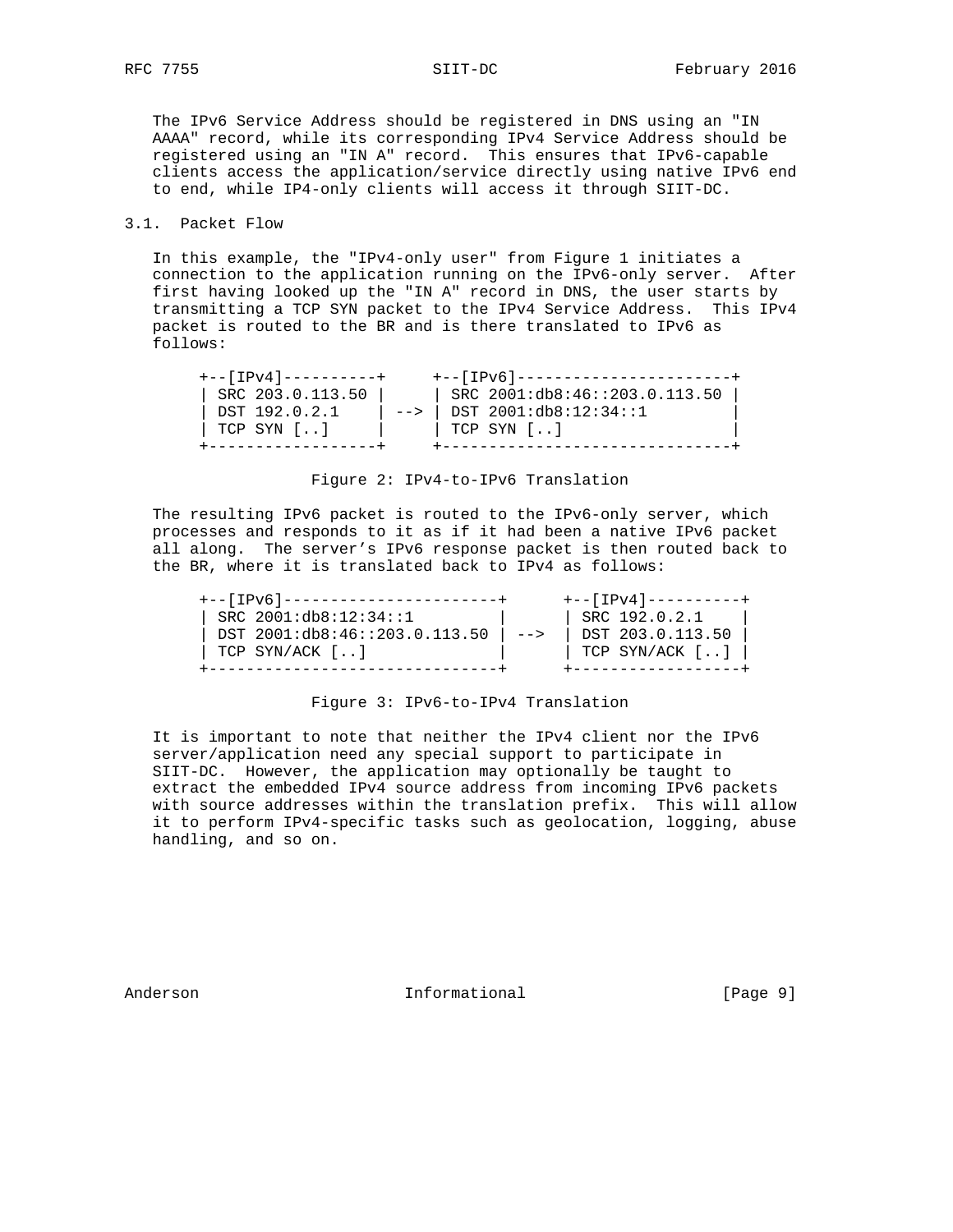- 4. Deployment Considerations and Guidelines
- 4.1. Application/Device Support for IPv6

 SIIT-DC as described in this document requires that the application (and/or the node the application is located on) supports IPv6 networking and that it has no dependency on local IPv4 network connectivity.

 SIIT-DC can, however, support legacy IPv4-dependent applications and nodes through the introduction of an ER. The ER provides the legacy application or node with seemingly native IPv4 Internet connectivity, so that it may operate correctly in an otherwise IPv6-only network environment. This approach is described in more detail in [RFC7756].

4.2. Application Support for NAT

 The operator should carefully examine whether or not the application protocols he would like to use SIIT-DC with are able to operate in a network environment where rewriting of IP addresses occurs. In general, if an application-layer protocol works correctly through standard NAT44 (see [RFC3235]), it will most likely work correctly through SIIT-DC as well.

 Higher-level protocols that embed IP addresses as part of their payload are particularly problematic [RFC2663] [RFC2993] [RFC3022]. One well-known example of such a protocol is FTP [RFC959]. Such protocols can be made to work with SIIT-DC through the introduction of an ER, which provides end-to-end IPv4 address transparency by reversing the translations performed by the BR before passing the packets to the NAT-incompatible application. This approach is described in more detail in [RFC7756].

### 4.3. Application Communication Pattern

 SIIT-DC is best suited for traditional client/server applications where IPv4-only clients on the Internet initiate traffic towards an IPv6-only service, which in turn is passively listening for inbound traffic and responding as necessary. In this case, an IPv4 client looks exactly like a native IPv6 client from the IPv6 service's point of view and thus does not require any special treatment. One particularly common application protocol that follows this client/ server communication pattern, and thus is ideally suited for use with SIIT-DC, is HTTP [RFC7230].

Anderson **Informational** [Page 10]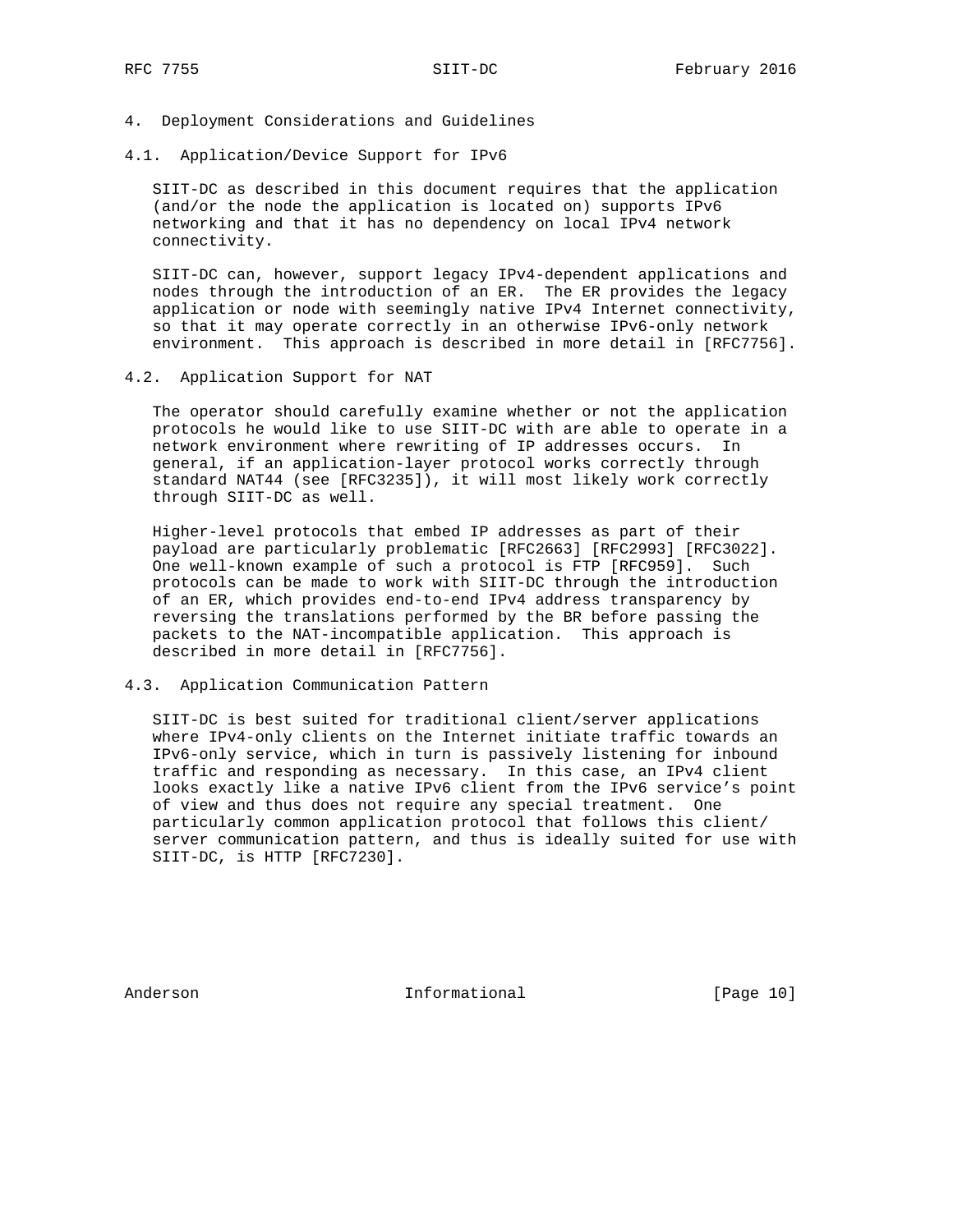It is also possible to combine SIIT-DC with DNS64 [RFC6147] in order to allow an IPv6-only application to initiate communication with IPv4-only nodes through SIIT-DC. However, in this case, care must be taken so that all outgoing communication is sourced from an IPv6 Service Address that is found in an EAM configured in the BR. If another address is used, the BR will most likely be unable to translate it to IPv4, causing the packet to be discarded. This could be prevented by altering the Default Address Selection Policy Table [RFC6724] on the IPv6 node.

 An alternative approach to the above would be to place an ER in front of the application in question, as described in [RFC7756]. This provides the application with seemingly native IPv4 connectivity, which it may use freely for bidirectional communication with the IPv4 Internet. An application or node located behind an ER does not need to worry about selecting a specific source address, as it will only have valid options available.

## 4.4. Choice of Translation Prefix

 Either a Network-Specific Prefix (NSP) from the provider's own IPv6 address space or the IANA-allocated Well-Known Prefix (WKP) 64:ff9b::/96 may be used. From a technical point of view, both work equally well. However, only a single WKP exists, so if a provider would like to deploy more than one instance of SIIT-DC in his network, or another translation technology such as Stateful NAT64 [RFC6146], the operator will be forced to use an NSP for all but one of those deployments.

 Another consideration is that the WKP cannot be used in inter-domain routing. By using an NSP instead, SIIT-DC will support a deployment where the BR and the IPv6 Service Address are located in different Autonomous Systems.

 The translation prefix may use any of the lengths described in Section 2.2 of [RFC6052], but /96 has two distinct advantages over the others. First, converting it to IPv4 can be done in a single operation by simply stripping off the first 96 bits; second, it allows for IPv4 addresses to be embedded directly into the text representation of an IPv6 address using the familiar dotted quad notation, e.g., "2001:db8::198.51.100.10" (cf. Section 2.4 of [RFC6052]), instead of being converted to hexadecimal notation. This makes it easier to write literal IPv6 addresses (e.g., in ACLs) that correspond to translated endpoints in the IPv4 Internet.

 For the reasons discussed above, this document recommends that an NSP with a prefix length of /96 be used. Section 3.3 of [RFC6052] discusses the choice of the translation prefix in more detail.

Anderson **Informational Informational** [Page 11]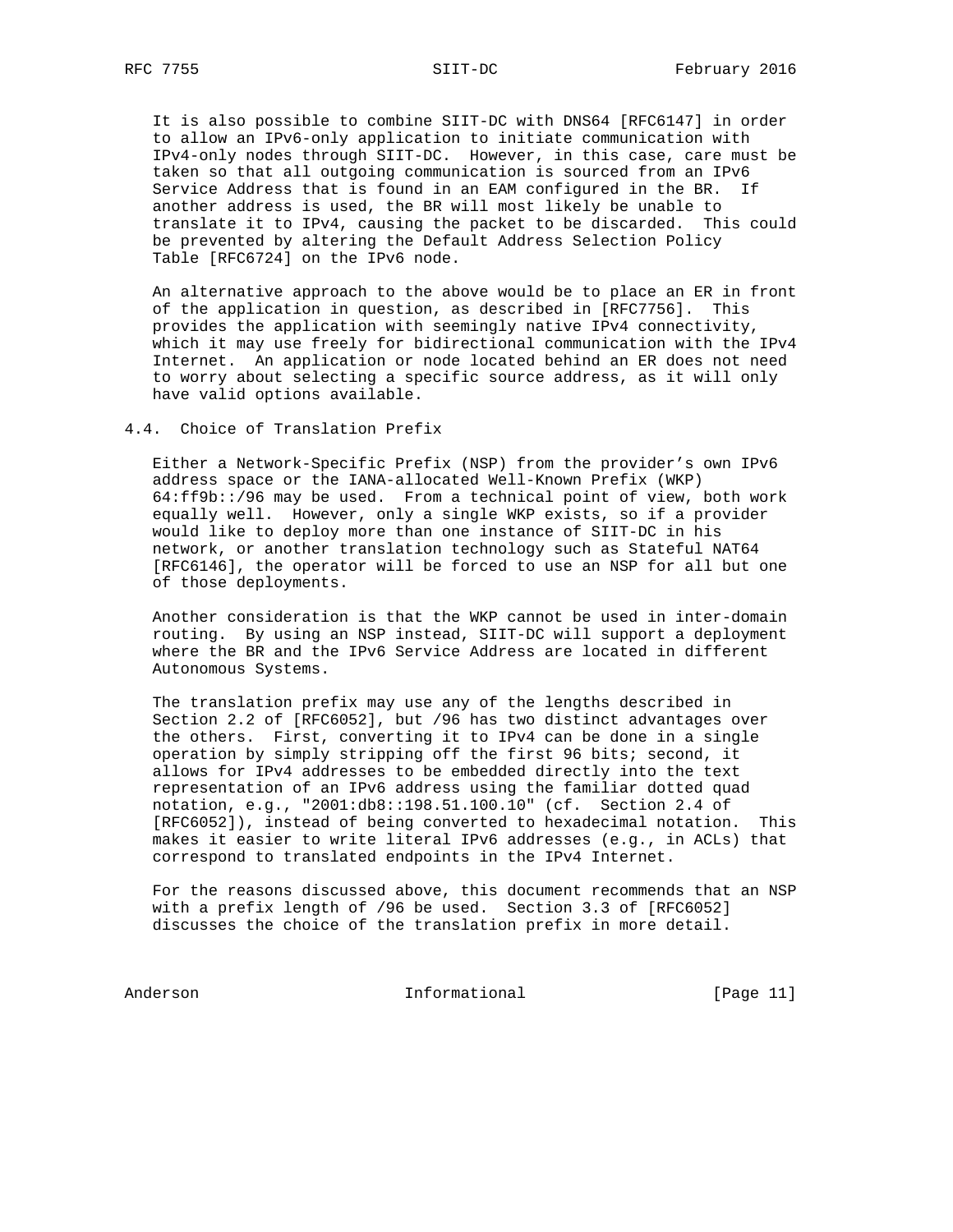#### 4.5. Routing Considerations

 The prefixes that constitute the IPv4 Service Address Pool and the IPv6 translation prefix may be routed to the BRs like any other IPv4 or IPv6 route in the provider's network. If more than one BR is being deployed, it is recommended that a routing protocol (IGP) be used to advertise the routes within the provider's network. This will ensure that the traffic that is to be translated will reach the closest BR, reducing or eliminating suboptimal traffic patterns as well as providing high availability: should one BR fail, the IGP will automatically redirect the traffic to the closest alternate BR.

# 4.6. Location of the SIIT-DC Border Relays

 The goal of SIIT-DC is to facilitate a true IPv6-only application and network architecture, with the sole exception being the IPv4 interfaces of the BRs and the network infrastructure required to connect the BRs to the IPv4 Internet. Therefore, the BRs must be located somewhere between the IPv4 Internet and the application delivery stack, which includes all servers, load balancers, firewalls, intrusion detection systems, and similar devices that are processing traffic to a greater extent than merely forwarding it.

 It is optimal to place the BRs as close as possible to the direct path between the location of the IPv6 Service Address and the end users. If the closest BR was located a long way from the direct path, all packets in both directions must make a detour in order to traverse the BR. This would increase the RTT between the service and the end user by two times the extra latency incurred by the detour, as well as cause unnecessary load on the network links on the detour path.

 Where possible, it is beneficial to implement the BRs as a logical function within the routers that also handle the native IPv6 traffic between the IPv6 Service Address and the IPv6 Internet. This way, an SIIT-DC deployment does not require separate networks ports (which might become saturated and impact the service quality) nor will it require extra rack space and energy. Some particularly good choices for the location could be within the IDC's access routers or within the Autonomous System's border routers.

 Finally, another possibility is that the IDC operator outsources the SIIT-DC service to another entity, for example, his upstream ISP. Doing so allows the IDC operator to build a true IPv6-only infrastructure.

Anderson Informational [Page 12]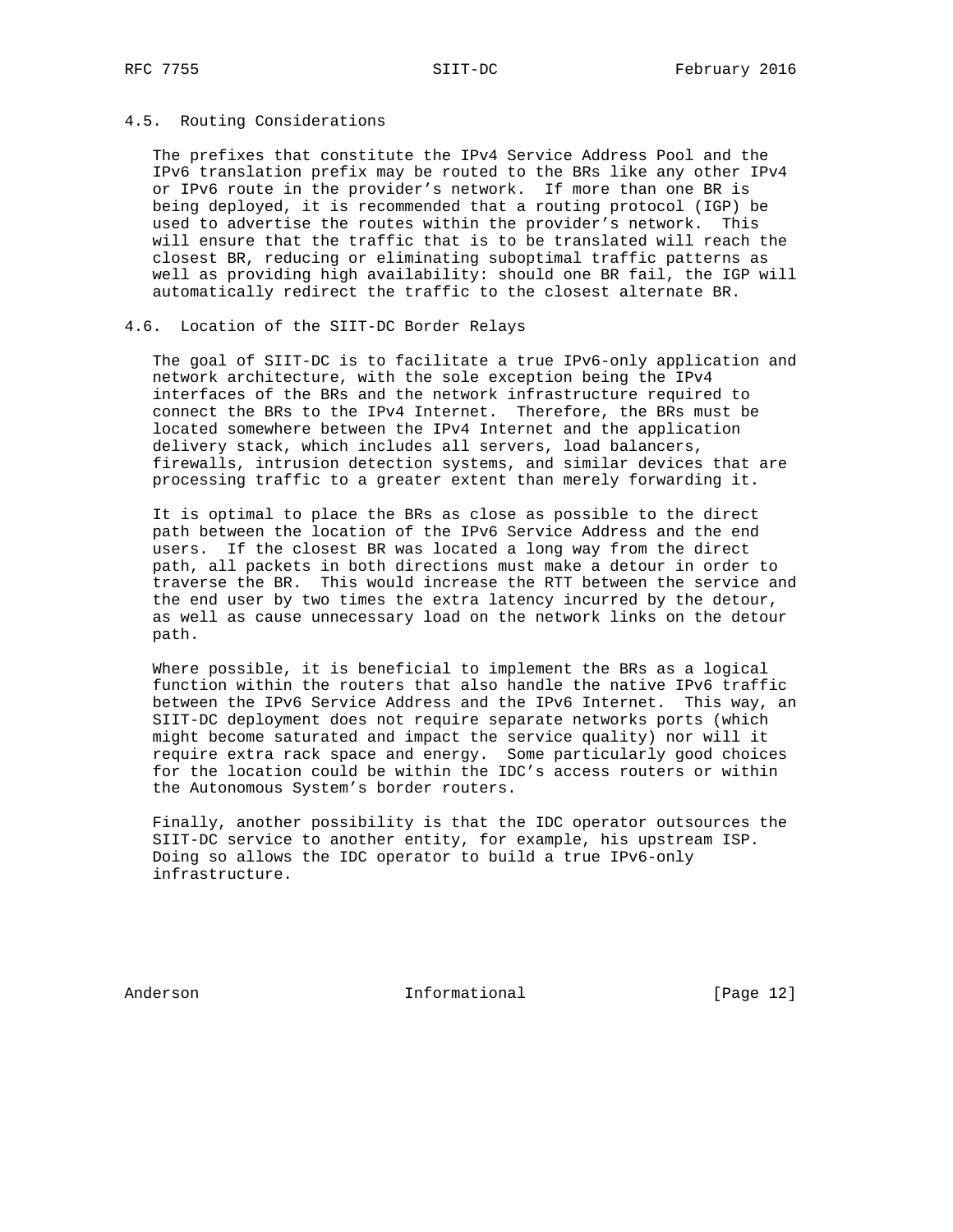## 4.7. Migration from Dual Stack

 While this document mainly discusses the use of IPv6-only nodes and applications, it is important to note that SIIT-DC is fully compatible with dual-stack infrastructures, including dual-stack nodes and applications.

 Thus, migrating a dual-stacked service to an IPv6-only one where SIIT-DC provides the IPv4 Internet connectivity is easy. The operator would start out by designating the service's current native IPv6 address as the IPv6 Service Address and assigning it a corresponding IPv4 Service Address. At this point, the service will respond on both its old (native) IPv4 address and the SIIT-DC IPv4 Service Address. The operator may now move traffic from the former to the latter by changing the service's "IN A" DNS record. Once all IPv4 traffic has been successfully moved to SIIT-DC, the old IPv4 address may be reclaimed.

#### 4.8. Translation of ICMPv6 Errors to IPv4

 In response to an IPv4 packet subsequently translated to IPv6 by the BR, an IPv6 router in the IDC network may need to transmit an ICMPv6 error back to the origin IPv4 node. By default, such an ICMPv6 error will most likely be discarded by the BR, unless the source address of the ICMPv6 error happens to be an IPv4-translatable IPv6 address or covered by an EAM.

 To facilitate reliable delivery of such ICMPv6 errors, an SIIT-DC operator SHOULD implement the recommendations in [RFC6791] in the BRs.

#### 4.9. MTU and Fragmentation

 There are some key differences between IPv4 and IPv6 relating to packet sizes and fragmentation that one MUST consider when deploying SIIT-DC. They result in a few problematic corner cases, which can be dealt with in a few different ways. The following subsections will discuss these in detail and provide operational guidance.

 In particular, the operator may find that relying on fragmentation in the IPv6 domain is undesired or even operationally impossible [FRAGMENTS]. For this reason, the recommendations in this section seek to minimize the use of IPv6 fragmentation.

 Unless otherwise stated, the following subsections assume that the MTUs in both the IPv4 and IPv6 domains are 1500 bytes.

Anderson **Informational Informational** [Page 13]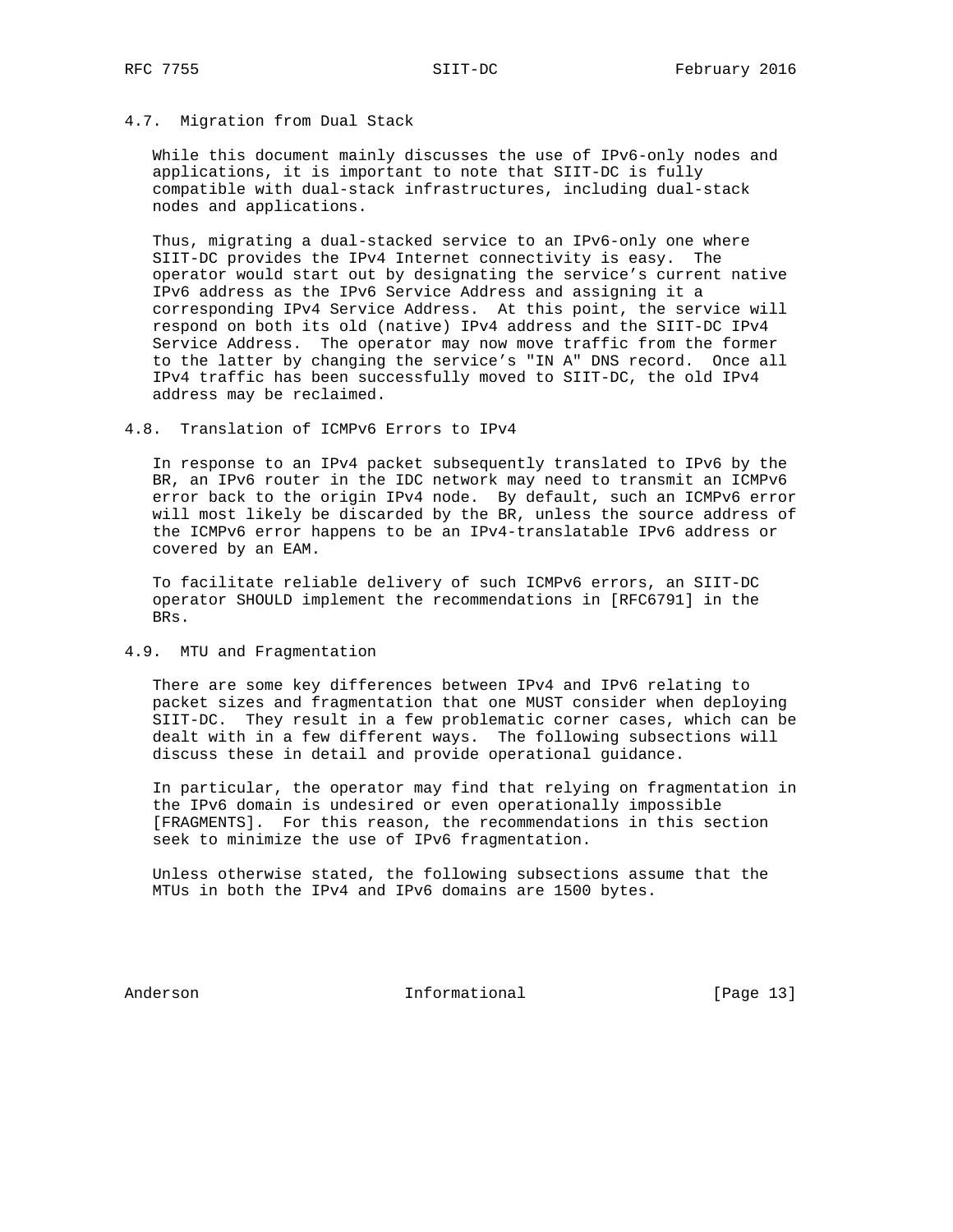## 4.9.1. IPv4/IPv6 Header Size Difference

 The IPv6 header is up to 20 bytes larger than the IPv4 header. This means that a full-size 1500 bytes large IPv4 packet cannot be translated to IPv6 without being fragmented, otherwise it would likely have resulted in a 1520 bytes large IPv6 packet.

 If the transport protocol used is TCP, this is generally not a problem; the IPv6 node will advertise a TCP Maximum Segment Size (MSS) of 1440 bytes during the initial TCP handshake. This causes the IPv4 clients to never send larger packets than what can be translated to a single full-size IPv6 packet, eliminating any need for fragmentation.

 For other transport protocols, full-size IPv4 packets with the Don't Fragment (DF) flag cleared will need to be fragmented by the BR. This may be avoided by increasing the Path MTU between the BR and the IPv6 nodes to 1520 bytes or greater. If this is done, the MTU on the IPv6 nodes themselves SHOULD NOT be increased accordingly, as doing so would cause them to undergo Path MTU Discovery for all destinations on the IPv6 Internet. The nodes MUST, however, be able to accept and process incoming packets larger than their own MTU. If the nodes' IPv6 implementation allows the initial Path MTU to be set differently for specific destinations, it MAY be increased to 1520 for destinations within the translation prefix specifically.

# 4.9.2. IPv6 Atomic Fragments

 In keeping with the fifth paragraph of Section 4 of [RFC6145], a stateless translator like a BR will by default add an IPv6 Fragmentation header to the resulting IPv6 packet when translating an IPv4 packet with the DF flag set to 0. This happens even though the resulting IPv6 packet isn't actually fragmented into several pieces, resulting in an IPv6 Atomic Fragment [RFC6946]. These Atomic Fragments are generally not useful in an IDC environment, and it is therefore recommended that this behavior be disabled in the BRs. To this end, Section 4 of [RFC6145] notes that the "translator MAY provide a configuration function that allows the translator not to include the Fragment Header for the non-fragmented IPv6 packets."

 Note that work is currently in progress (in [RFC6145bis]) to deprecate IPv6 Atomic Fragments. As a result, a BR that conforms to that document is required to behave as recommended above.

 In IPv6, the Identification value is located inside the Fragmentation header. That means that if the generation of IPv6 Atomic Fragments

Anderson **Informational** [Page 14]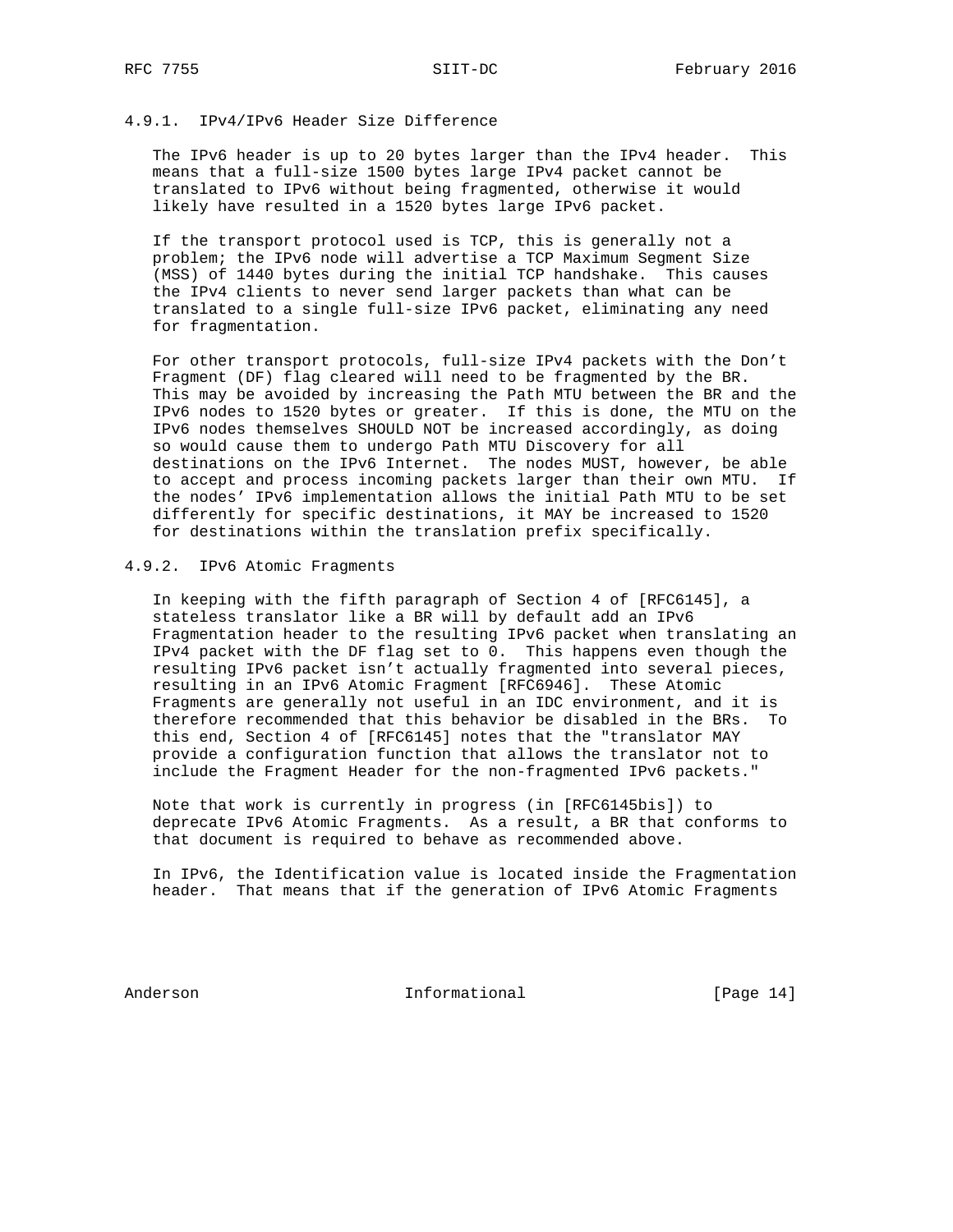is disabled, the IPv4 Identification value will be lost during translation to IPv6. This could potentially confuse some diagnostic tools.

4.9.3. Minimum Path MTU Difference between IPv4 and IPv6

 Section 5 of [RFC2460] specifies that the minimum IPv6 link MTU is 1280 bytes. Therefore, an IPv6 node can reasonably assume that if it transmits an IPv6 packet that is 1280 bytes or smaller, it is guaranteed to reach its destination without requiring fragmentation or invoking the Path MTU Discovery algorithm [RFC1981]. However, this assumption might prove false if the destination is an IPv4 node reached through a protocol translator such as a BR, as the minimum IPv4 link MTU is 68 bytes. See Section 3.2 of [RFC791].

 Section 5.1 of [RFC6145] specifies that a stateless translator should set the IPv4 Don't Fragment flag to 1 when it translates a non-fragmented IPv6 packet to IPv4. This means that when the path to the destination IPv4 node contains an IPv4 link with an MTU smaller than 1260 bytes (which corresponds to an IPv6 MTU smaller than 1280 bytes; cf. Section 4.9.1), the Path MTU Discovery algorithm will be invoked, even if the original IPv6 packet was only 1280 bytes large. This happens as a result of the IPv4 router connecting to the IPv4 link with the small MTU returning an ICMPv4 Need To Fragment error with an MTU value smaller than 1260, which in turn is translated by the BR to an ICMPv6 Packet Too Big error with an MTU value smaller than 1280, which is then transmitted to the origin IPv6 node.

 When an IPv6 node receives an ICMPv6 Packet Too Big error indicating an MTU value smaller than 1280, it is not allowed to reduce its Path MTU estimation to the indicated value. It must instead include a Fragmentation header in subsequent packets sent on that path [RFC1981]. In other words, the IPv6 node will start emitting Atomic Fragments. The Fragmentation header signals to the BR that the Don't Fragment flag should be set to 0 in the resulting IPv4 packet, and it also provides the Identification value.

 If the use of the IPv6 Fragmentation header is problematic, the operator should consider enabling the functionality described as the "second approach" in Section 6 of [RFC6145]. This functionality changes the BR's behavior as follows:

 o When translating ICMPv4 Need To Fragment to ICMPv6 Packet Too Big, the resulting packet will never contain an MTU value lower than 1280. This prevents the IPv6 nodes from generating Atomic Fragments.

Anderson **Informational Informational** [Page 15]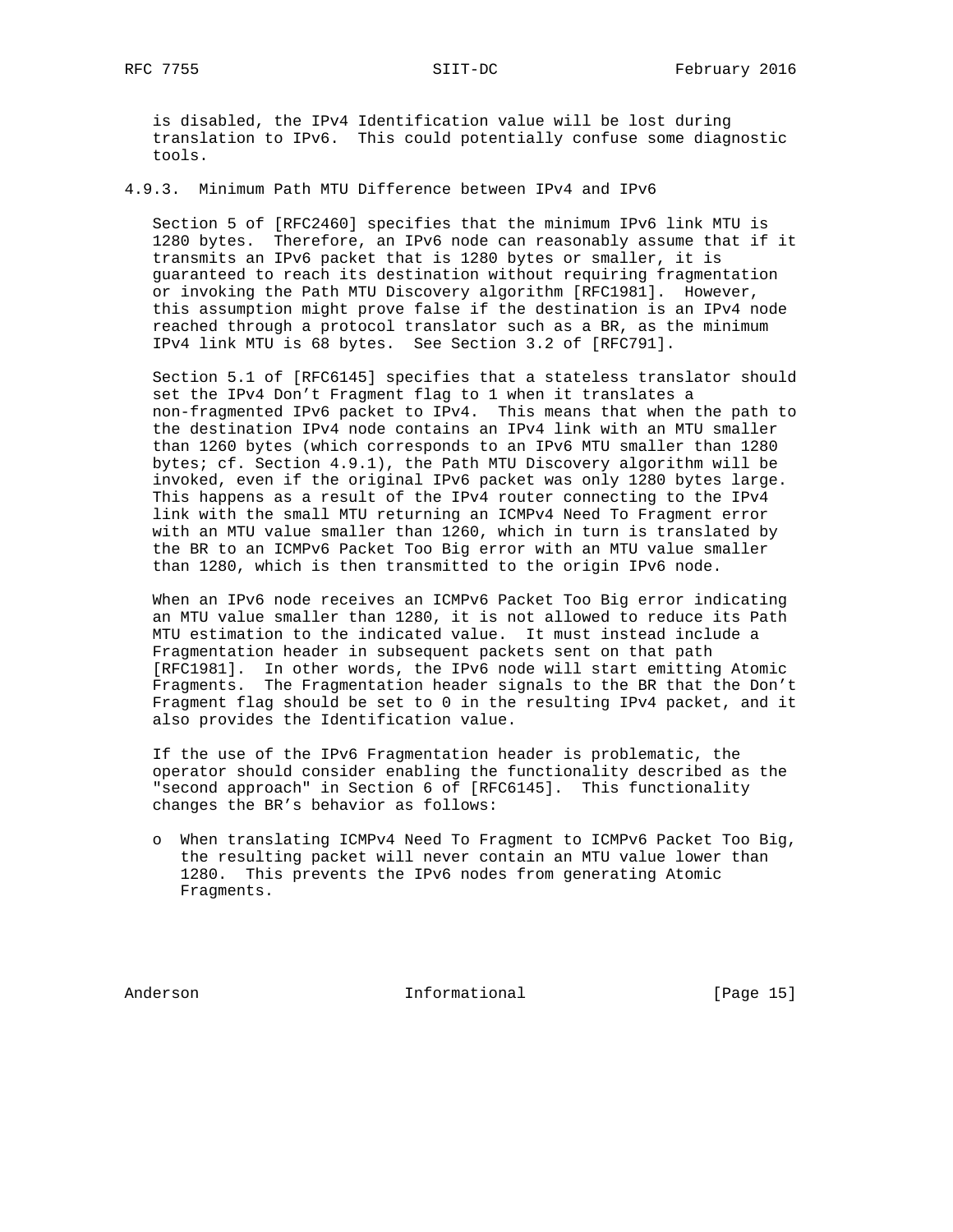o When translating IPv6 packets smaller than or equal to 1280 bytes, the Don't Fragment flag in the resulting IPv4 packet will be set to 0. This ensures that in the eventuality that the path contains an IPv4 link with an MTU smaller than 1260, the IPv4 router connected to that link will have the responsibility to fragment the packet before forwarding it towards its destination.

 In summary, this approach could be seen as prompting the IPv4 protocol itself to provide the "link-specific fragmentation and reassembly at a layer below IPv6" required for links that "cannot convey a 1280-octet packet in one piece", to paraphrase Section 5 of [RFC2460].

 Note that work is currently in progress (in [RFC6145bis]) to deprecate IPv6 Atomic Fragments. As a result, a BR that conforms to that document is required to behave as suggested above.

4.10. IPv4-Translatable IPv6 Service Addresses

 SIIT-DC is designed so that the IPv6 Service Addresses are not required to be IPv4-translatable IPv6 addresses. Section 2 of [RFC7757] discusses why it is desirable to avoid requiring the use of IPv4-translatable IPv6 addresses.

 It is, however, quite possible to deploy SIIT-DC in combination with IPv4-translatable IPv6 Service Addresses. The primary benefits in doing so are:

- o The operator is not required to provision EAMs for IPv4-translatable IPv6 Service Addresses onto the BR/ERs.
- o [RFC6145] translation can be performed in a checksum-neutral manner; cf. Section 4.1 of [RFC6052].

 The trade-off is that the IPv4-translatable IPv6 Service Addresses must be configured on the IPv6 nodes, and the applications must be set up to use them -- likely in addition to their primary (non-IPv4-translatable) IPv6 addresses. The IPv4-translatable IPv6 Service Addresses must also be routed from the BR through the IDC's IPv6 network infrastructure to the nodes on which they are assigned. This essentially requires the entire IPv6 infrastructure to be made aware of and handle translated IPv4 traffic as a special case, which significantly increases complexity. As previously described in Section 1.1, avoiding such drawbacks is a design goal of SIIT-DC. The use of IPv4-translatable IPv6 Service Addresses is therefore discouraged.

Anderson **Informational** [Page 16]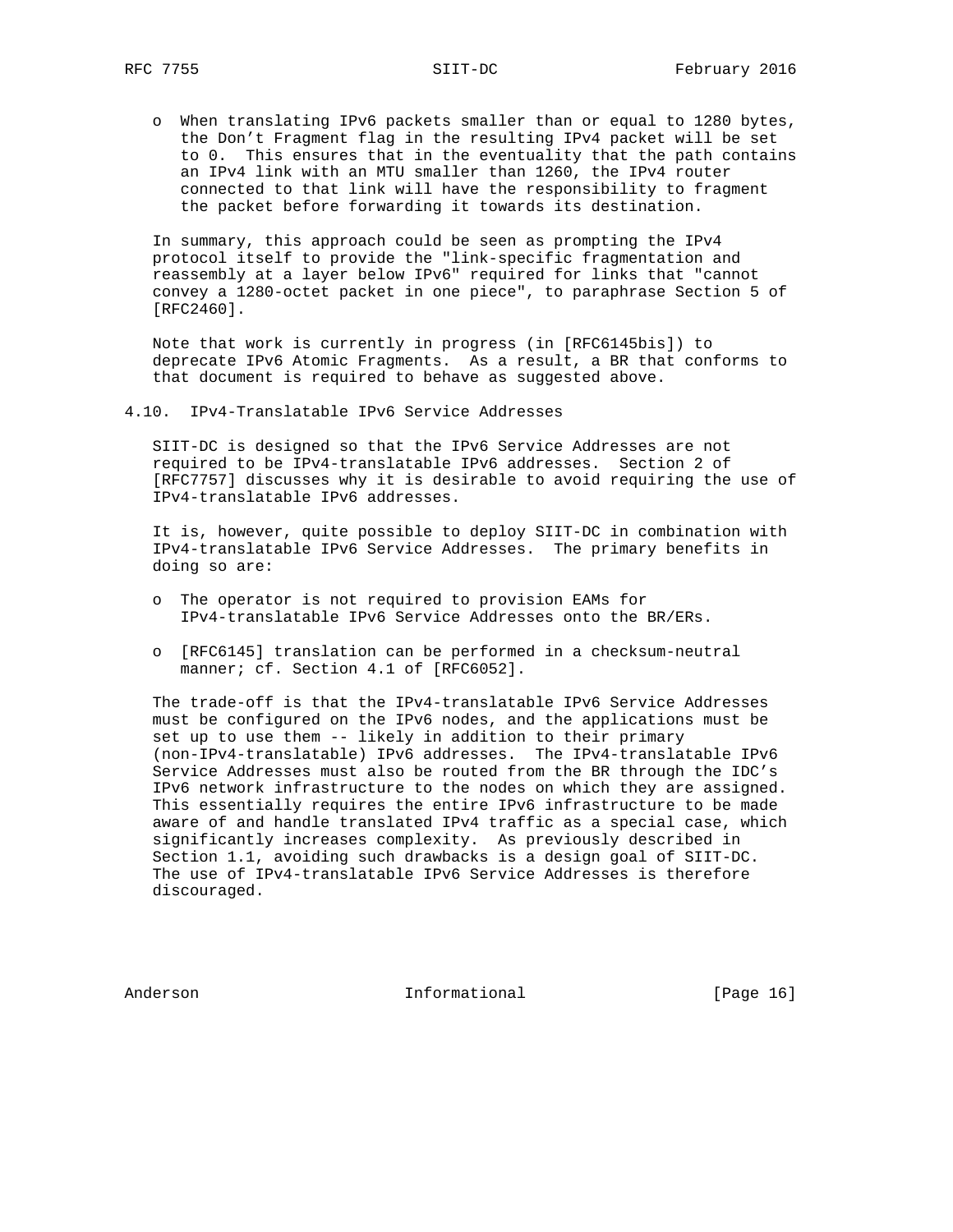## 5. Security Considerations

5.1. Mistaking the Translation Prefix for a Trusted Network

 If a Network-Specific Prefix from the provider's own address space is chosen for the translation prefix, as recommended in Section 4.4, care MUST be taken if the translation service is used in front of services that have application-level ACLs that distinguish between the operator's own networks and the Internet at large, as traffic from translated IPv4 end users on the Internet might appear to be originating from the provider's own network. It is therefore important that the translation prefix be treated the same as the Internet at large rather than as a trusted network.

 In order to alleviate this problem, the operator may opt to use a translation prefix that is distinct from and not a subset of the IPv6 prefixes used elsewhere in the network infrastructure.

#### 6. References

- 6.1. Normative References
	- [RFC2119] Bradner, S., "Key words for use in RFCs to Indicate Requirement Levels", BCP 14, RFC 2119, DOI 10.17487/RFC2119, March 1997, <http://www.rfc-editor.org/info/rfc2119>.
	- [RFC6052] Bao, C., Huitema, C., Bagnulo, M., Boucadair, M., and X. Li, "IPv6 Addressing of IPv4/IPv6 Translators", RFC 6052, DOI 10.17487/RFC6052, October 2010, <http://www.rfc-editor.org/info/rfc6052>.
	- [RFC6145] Li, X., Bao, C., and F. Baker, "IP/ICMP Translation Algorithm", RFC 6145, DOI 10.17487/RFC6145, April 2011, <http://www.rfc-editor.org/info/rfc6145>.
	- [RFC6791] Li, X., Bao, C., Wing, D., Vaithianathan, R., and G. Huston, "Stateless Source Address Mapping for ICMPv6 Packets", RFC 6791, DOI 10.17487/RFC6791, November 2012, <http://www.rfc-editor.org/info/rfc6791>.
	- [RFC7757] Anderson, T. and A. Leiva, "Explicit Address Mappings for Stateless IP/ICMP Translation", RFC 7757, DOI 10.17487/RFC7757, February 2016, <http://www.rfc-editor.org/info/rfc7757>.

Anderson **Informational Informational** [Page 17]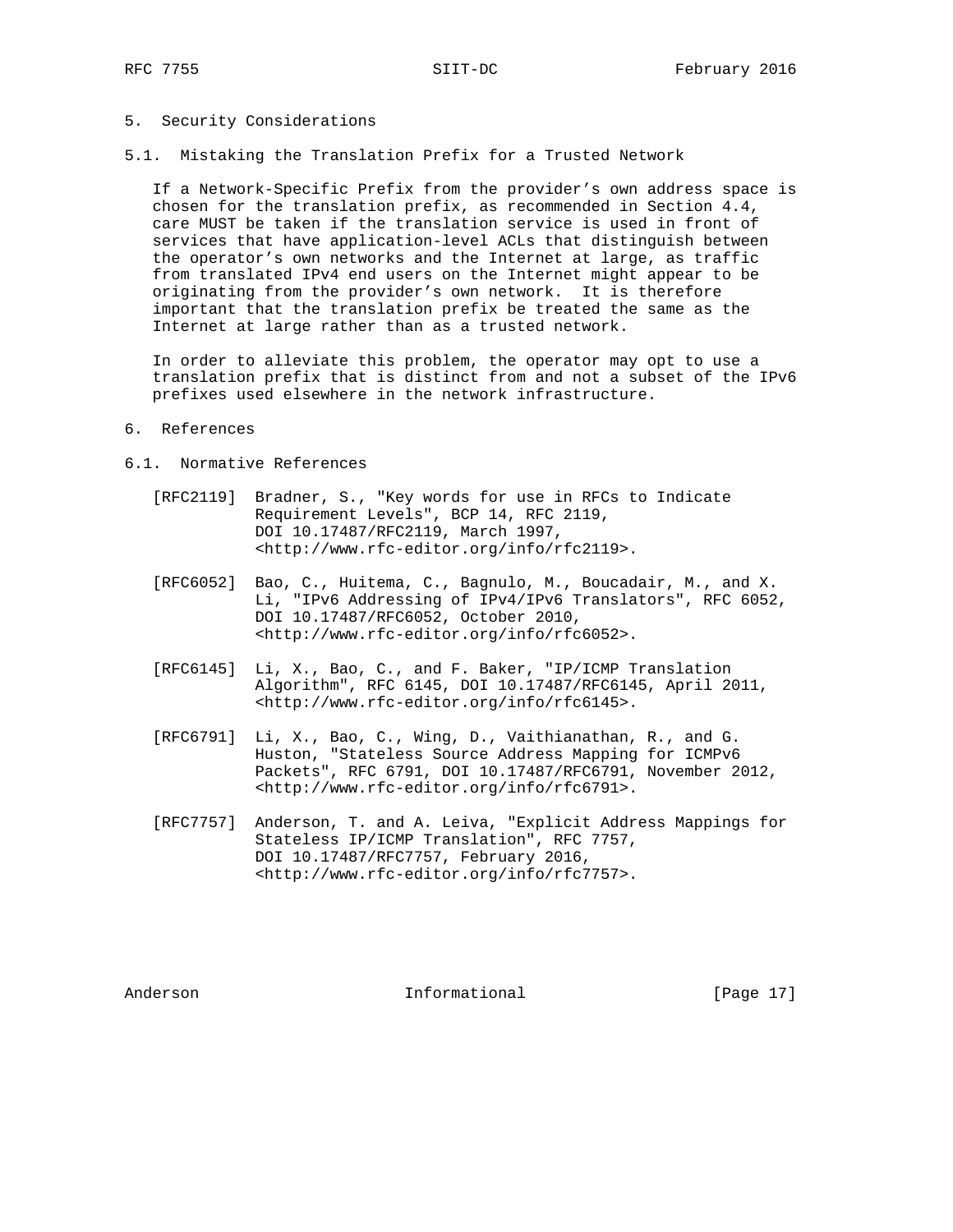# 6.2. Informative References

#### [FRAGMENTS]

 Jaeggli, J., Colitti, L., Kumari, W., Vyncke, E., Kaeo, M., and T. Taylor, "Why Operators Filter Fragments and What It Implies", Work in Progress, draft-taylor-v6ops fragdrop-02, December 2013.

- [RFC791] Postel, J., "Internet Protocol", STD 5, RFC 791, DOI 10.17487/RFC0791, September 1981, <http://www.rfc-editor.org/info/rfc791>.
- [RFC959] Postel, J. and J. Reynolds, "File Transfer Protocol", STD 9, RFC 959, DOI 10.17487/RFC0959, October 1985, <http://www.rfc-editor.org/info/rfc959>.
- [RFC1981] McCann, J., Deering, S., and J. Mogul, "Path MTU Discovery for IP version 6", RFC 1981, DOI 10.17487/RFC1981, August 1996, <http://www.rfc-editor.org/info/rfc1981>.
- [RFC2460] Deering, S. and R. Hinden, "Internet Protocol, Version 6 (IPv6) Specification", RFC 2460, DOI 10.17487/RFC2460, December 1998, <http://www.rfc-editor.org/info/rfc2460>.
- [RFC2663] Srisuresh, P. and M. Holdrege, "IP Network Address Translator (NAT) Terminology and Considerations", RFC 2663, DOI 10.17487/RFC2663, August 1999, <http://www.rfc-editor.org/info/rfc2663>.
- [RFC2991] Thaler, D. and C. Hopps, "Multipath Issues in Unicast and Multicast Next-Hop Selection", RFC 2991, DOI 10.17487/RFC2991, November 2000, <http://www.rfc-editor.org/info/rfc2991>.
- [RFC2993] Hain, T., "Architectural Implications of NAT", RFC 2993, DOI 10.17487/RFC2993, November 2000, <http://www.rfc-editor.org/info/rfc2993>.
- [RFC3022] Srisuresh, P. and K. Egevang, "Traditional IP Network Address Translator (Traditional NAT)", RFC 3022, DOI 10.17487/RFC3022, January 2001, <http://www.rfc-editor.org/info/rfc3022>.
- [RFC3235] Senie, D., "Network Address Translator (NAT)-Friendly Application Design Guidelines", RFC 3235, DOI 10.17487/RFC3235, January 2002, <http://www.rfc-editor.org/info/rfc3235>.

Anderson **Informational** [Page 18]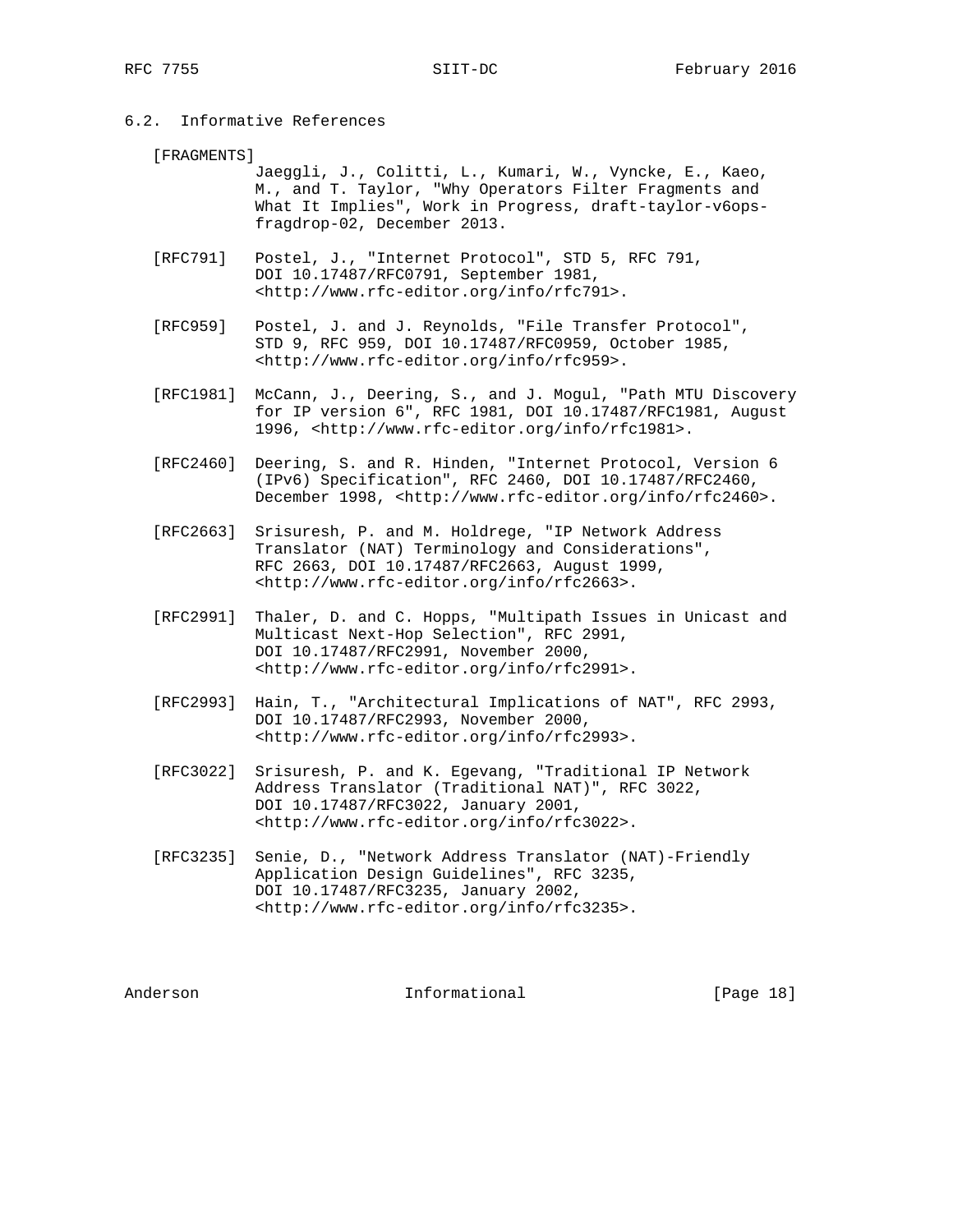[RFC4213] Nordmark, E. and R. Gilligan, "Basic Transition Mechanisms for IPv6 Hosts and Routers", RFC 4213, DOI 10.17487/RFC4213, October 2005, <http://www.rfc-editor.org/info/rfc4213>.

[RFC6145bis]

- Bao, C., Li, X., Baker, F., Anderson, T., and F. Gont, "IP/ICMP Translation Algorithm (rfc6145bis)", Work in Progress, draft-bao-v6ops-rfc6145bis-05, January 2016.
- [RFC6146] Bagnulo, M., Matthews, P., and I. van Beijnum, "Stateful NAT64: Network Address and Protocol Translation from IPv6 Clients to IPv4 Servers", RFC 6146, DOI 10.17487/RFC6146, April 2011, <http://www.rfc-editor.org/info/rfc6146>.
- [RFC6147] Bagnulo, M., Sullivan, A., Matthews, P., and I. van Beijnum, "DNS64: DNS Extensions for Network Address Translation from IPv6 Clients to IPv4 Servers", RFC 6147, DOI 10.17487/RFC6147, April 2011, <http://www.rfc-editor.org/info/rfc6147>.
- [RFC6540] George, W., Donley, C., Liljenstolpe, C., and L. Howard, "IPv6 Support Required for All IP-Capable Nodes", BCP 177, RFC 6540, DOI 10.17487/RFC6540, April 2012, <http://www.rfc-editor.org/info/rfc6540>.
- [RFC6724] Thaler, D., Ed., Draves, R., Matsumoto, A., and T. Chown, "Default Address Selection for Internet Protocol Version 6 (IPv6)", RFC 6724, DOI 10.17487/RFC6724, September 2012, <http://www.rfc-editor.org/info/rfc6724>.
- [RFC6883] Carpenter, B. and S. Jiang, "IPv6 Guidance for Internet Content Providers and Application Service Providers", RFC 6883, DOI 10.17487/RFC6883, March 2013, <http://www.rfc-editor.org/info/rfc6883>.
- [RFC6946] Gont, F., "Processing of IPv6 "Atomic" Fragments", RFC 6946, DOI 10.17487/RFC6946, May 2013, <http://www.rfc-editor.org/info/rfc6946>.
- [RFC7020] Housley, R., Curran, J., Huston, G., and D. Conrad, "The Internet Numbers Registry System", RFC 7020, DOI 10.17487/RFC7020, August 2013, <http://www.rfc-editor.org/info/rfc7020>.

Anderson **Informational** [Page 19]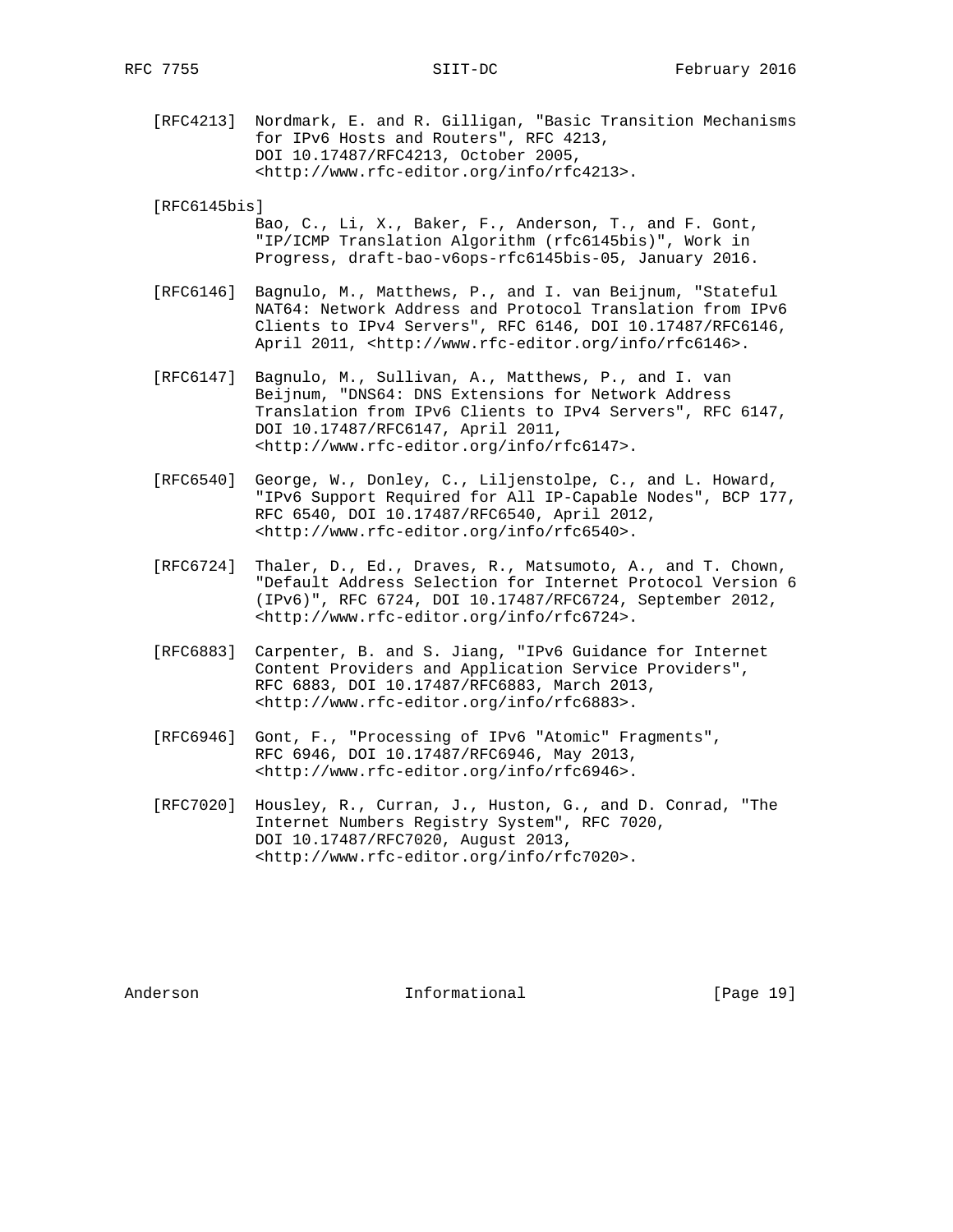- [RFC7230] Fielding, R., Ed. and J. Reschke, Ed., "Hypertext Transfer Protocol (HTTP/1.1): Message Syntax and Routing", RFC 7230, DOI 10.17487/RFC7230, June 2014, <http://www.rfc-editor.org/info/rfc7230>.
- [RFC7756] Anderson, T. and S. Steffann, "Stateless IP/ICMP Translation for IPv6 Internet Data Center Environments (SIIT-DC): Dual Translation Mode", RFC 7756, DOI 10.17487/RFC7756, February 2016, <http://www.rfc-editor.org/info/rfc7756>.

Anderson Informational [Page 20]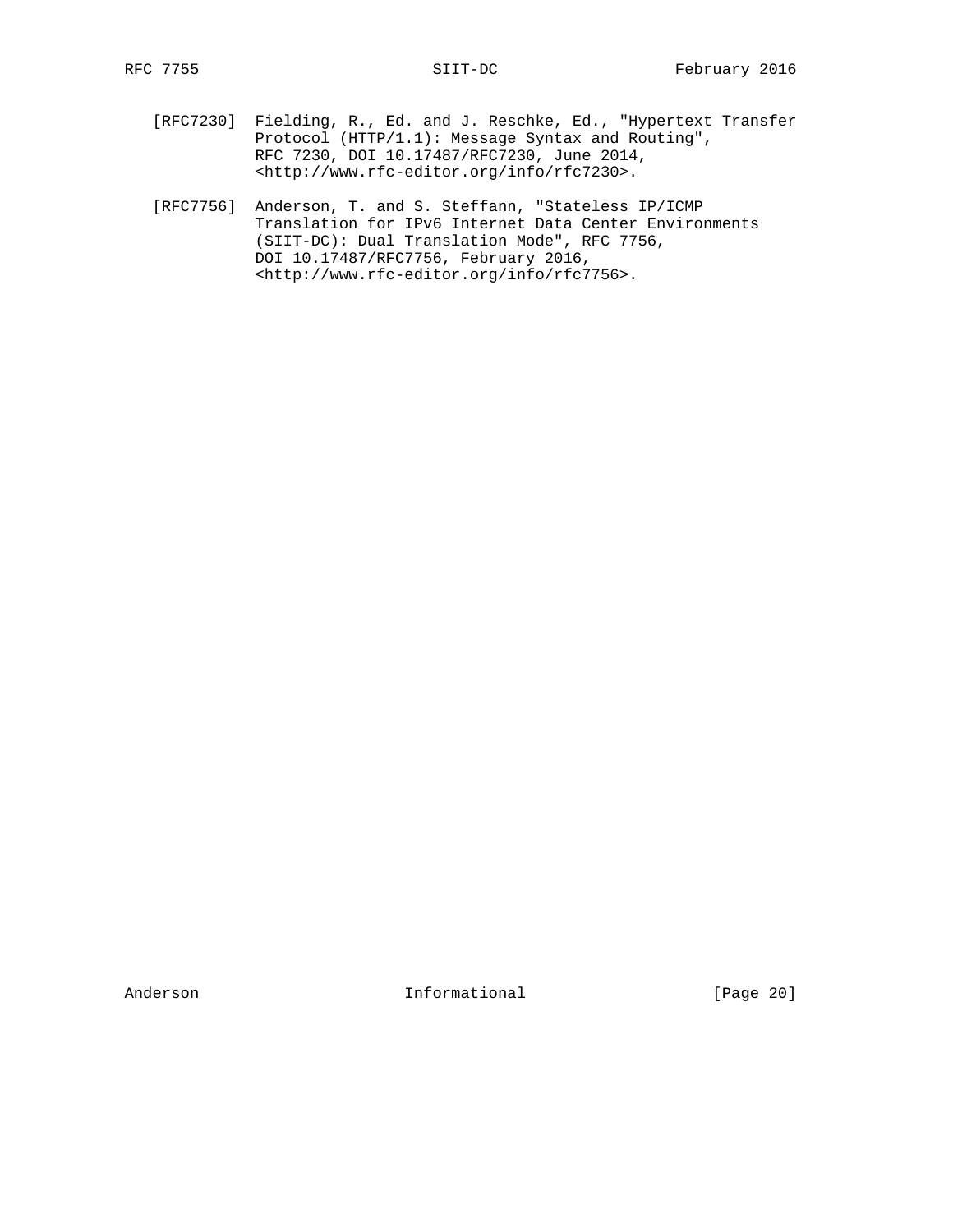Appendix A. Complete SIIT-DC IDC Topology Example

 Figure 4 attempts to "tie it all together" and show a more complete SIIT-DC topology, in order to better demonstrate its advantageous properties discussed in Section 1. These are discussed in more detail below.

Anderson Informational [Page 21]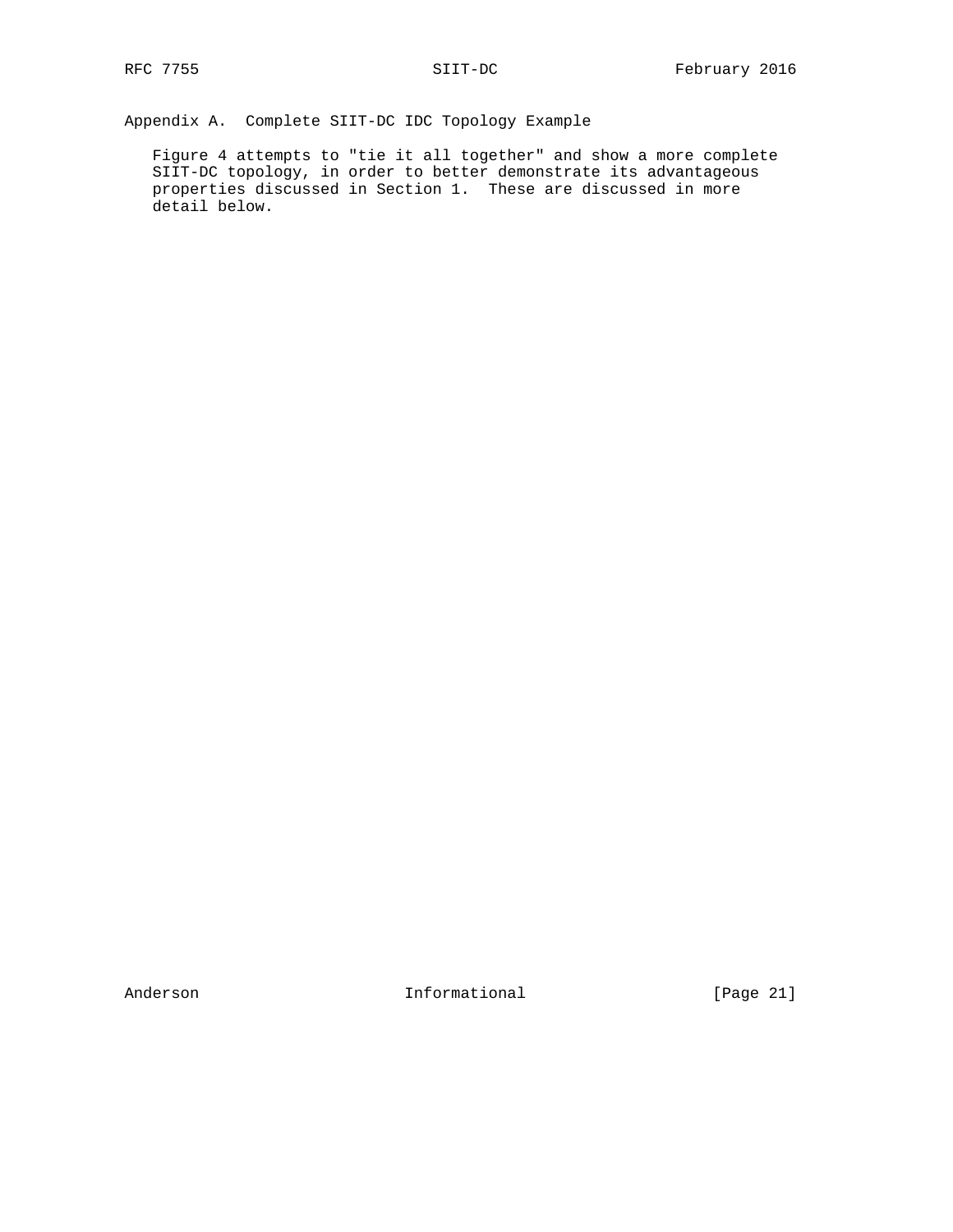/--------------------------------\ /---------------\ | IPv4 Internet | | IPv6 Internet | \-+----------------------------+-/ \--------+------/ | | | | <----------[BGP]---------> | [BGP] | | | +-------<192.0.2.0/24>---------+ +---<192.0.2.0/24>---+ | | BR #1 | | BR #2  $EAM$  Table: | ========== | | | | | 192.0.2.1,2001:db8:12:34::1 | | | |  $192.0.2.2, 2001: db8:12:34::2$  | Exactly the same | 192.0.2.3,2001:db8:fe:dc::1 | | configuration as | | | 192.0.2.4,2001:db8:12:34::4 | | BR #1 | | | 192.0.2.5,2001:db8:fe:dc::e | | | | | | | | | | XLAT Prefix 2001:db8:46::/96 | | | | | | | | | +--------<2001:db8:46::/96>----+ +-<2001:db8:46::/96>-+ | | | | | <------[ECMP]------> | | | | | /-----------------+----------------------+--\ | | IPv6 IDC network w/ OSPFv3 +------------/ \-+--------------------------------+--------/ | | | Tenant A's server LAN | Tenant B's server LAN | 2001:db8:12:34::/64 | 2001:db8:fe:dc::/64 | | +-- www ::1 (IPv6+SIIT-DC) +-- www-lb ::1 (IPv6+SIIT-DC) | | +-- mta ::2 (IPv6+SIIT-DC) +-- web ::80:01 (IPv6 only) | | [...] +-- ftp ::3 (IPv6) +-- web ::80:99 (IPv6 only)  $::4$  (IPv4, via ER) | | +----+  $+--$  app01 ::a:01 (IPv6 only)  $\qquad \qquad \text{---} ::e \mid ER \mid --\setminus$  $\begin{bmatrix} 1 & 1 & 1 \end{bmatrix}$  +- app99 ::a:99 (IPv6 only) | ftp  $192.0.2.5$   $---/$  +-- db01 ::d:01 (IPv6 only)  $|$   $[$ ..]  $\sqrt{-}$  db99 ::d:99 (IPv6 only)

Figure 4: Example SIIT-DC IDC Topology

Anderson Informational [Page 22]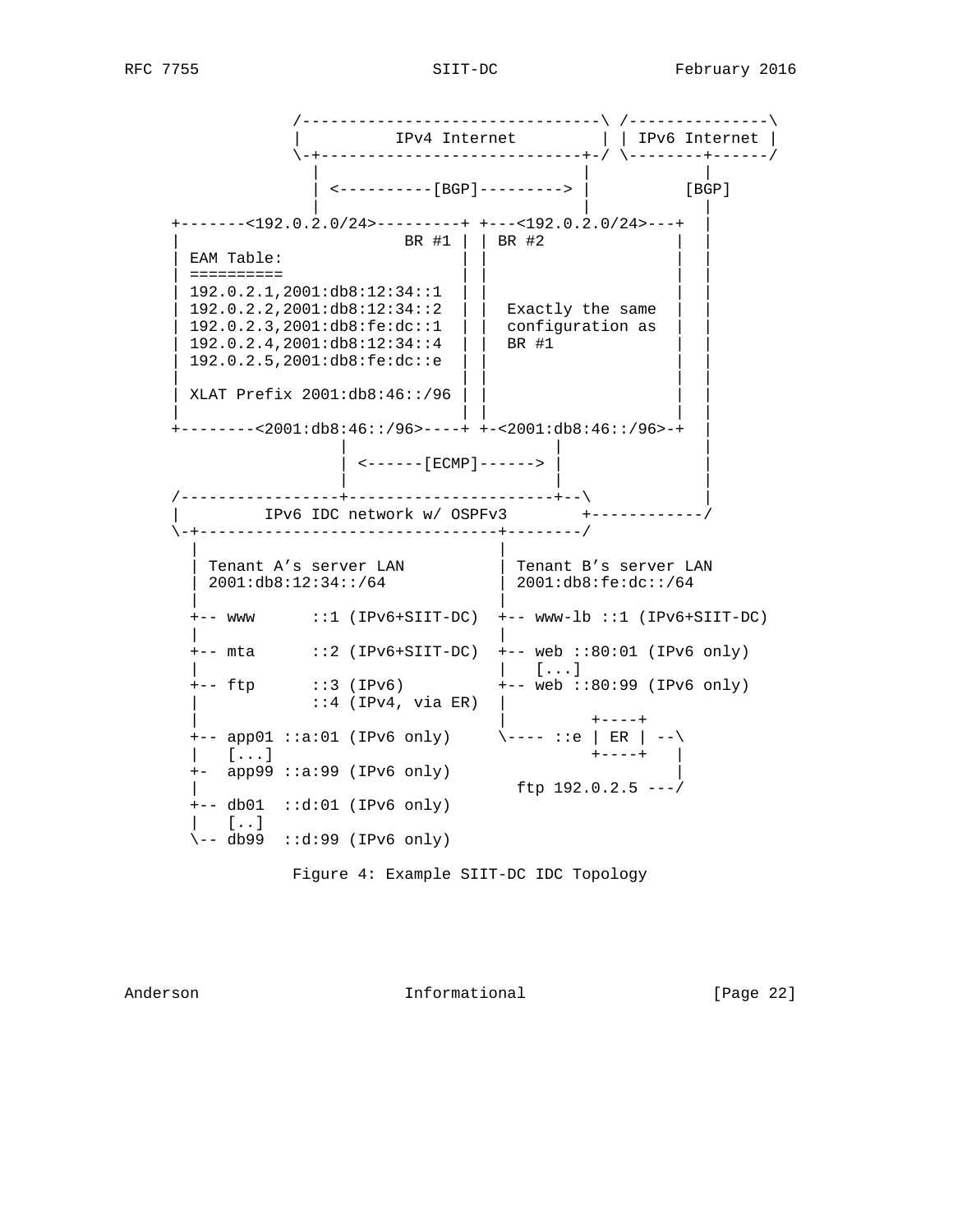### Single-Stack IPv6 Operation:

 As discussed in Section 1.1, SIIT-DC facilitates an IPv6-only IDC network infrastructure. The only places where IPv4 is absolutely required are between the BRs and the IPv4 Internet and between any ERs and the IPv4-only applications or devices they are serving (illustrated here as the two tenants' FTP servers). The figure also illustrates how SIIT-DC does not interfere with native IPv6; when there is no longer a need to support IPv4 clients, the BRs may be decommissioned without causing any impact to native IPv6 traffic.

Stateless Operation:

 As discussed in Section 1.2, SIIT-DC operates in a stateless fashion. In the illustration, both BRs are simultaneously advertising (i.e., anycasting) the IPv4 Service Address Pool and the IPv6 translation prefix, so incoming traffic from the IPv4 Internet may arrive at either of the BRs, while outgoing IPv6 traffic destined for IPv4 endpoints are load balanced between them using Equal-Cost Multipath Routing. No continuous state synchronization between the two BRs occurs. Should one of the BRs fail, the BGP and OSPF protocols will ensure that traffic converges on the remaining BR. Existing sessions will not be disrupted beyond any disruption caused by the BGP/OSPF convergence process itself.

IPv4 Address Conservation:

 As discussed in Section 1.3, SIIT-DC conserves the IDC operator's IPv4 address space. Even though the two customers in the example above have several hundred servers, the majority of the servers are not used for running services made available directly from the Internet and therefore do not need to consume IPv4 addresses. The IDC network infrastructure consumes no IPv4 addresses, either. Finally, the IPv4 addresses that are assigned to the SIIT-DC function as IPv4 Service Address Pools may be assigned with 100% efficiency, one address at a time; there is no requirement to assign multiple addresses to a single customer in a contiguous block.

Application Support:

 As discussed in Section 1.5, as long as the application protocol is translation friendly (illustrated here with HTTP and SMTP), it will work with SIIT-DC without requiring any special adaptation. Furthermore, translation-unfriendly applications (illustrated here with FTP) will also work when located behind an ER [RFC7756]. Tenant A's FTP server illustrates how an ER may be located in the networking stack of a node, while Tenant B's FTP server

Anderson **Informational Informational** [Page 23]